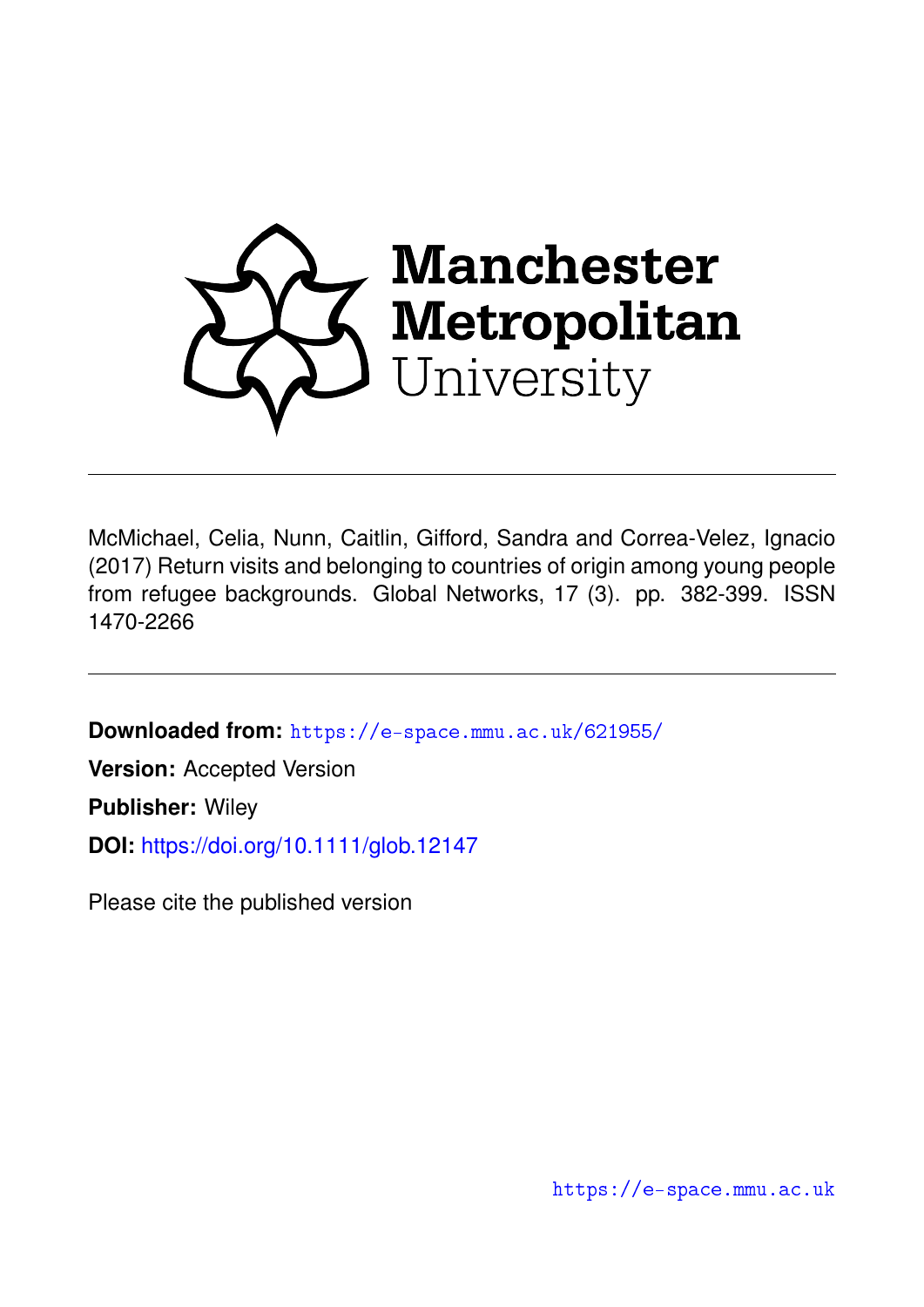McMichael, C., Nunn, C., Gifford, S.M. and Correa-Velez, I. (2016). 'Return visits and belonging to countries of origin among young people from refugee backgrounds' *Global Networks.* doi: 10.1111/glob.12149.

## **RETURN VISITS AND BELONGING TO COUNTRIES OF ORIGIN AMONG YOUNG PEOPLE FROM REFUGEE BACKGROUNDS**

## **Celia McMichael, Caitlin Nunn, Sandra M. Gifford and Ignacio Correa-Velez**

## **ABSTRACT**

In this paper we explore the phenomenon of return visits by resettled refugee-background young people to their personal and/or ancestral countries of origin. We draw on qualitative data from a longitudinal study of young people with refugee backgrounds who resettled in Australia, all of whom fled their country of origin at an early age, and many of whom were born or lived for protracted periods in countries of asylum. We demonstrate that return visits are not simply a homecoming; young people's narratives reflect ambivalent relations to their homeland that are experienced across multiple domains of belonging. Accounts of return visits refer to three core domains of belonging: practical national belonging, family connection, and attachment to material places. We argue that for these refugee background youth, a return visit provides a valued opportunity to negotiate and develop connections to homelands, though not necessarily an unambiguous opportunity to belong.

*Key words* TRANSNATIONALISM, TRANSNATIONAL MIGRANTS, BELONGING, YOUTH, **RETURN VISITS, REFUGEES** 

## **INTRODUCTION**

In this paper, we explore how resettled young people with refugee backgrounds living in Australia experience return visits to personal and/or ancestral homelands. The paper contributes to the growing body of research into the transnational and return experiences of refugees (Binaisa 2011). However, the transnational links of refugee background youth to their personal and/or ancestral country of origin have received limited attention, and to our knowledge there is no literature that focuses on return visits among refugee-background young people. This paper takes as an analytical framework three experiential domains of the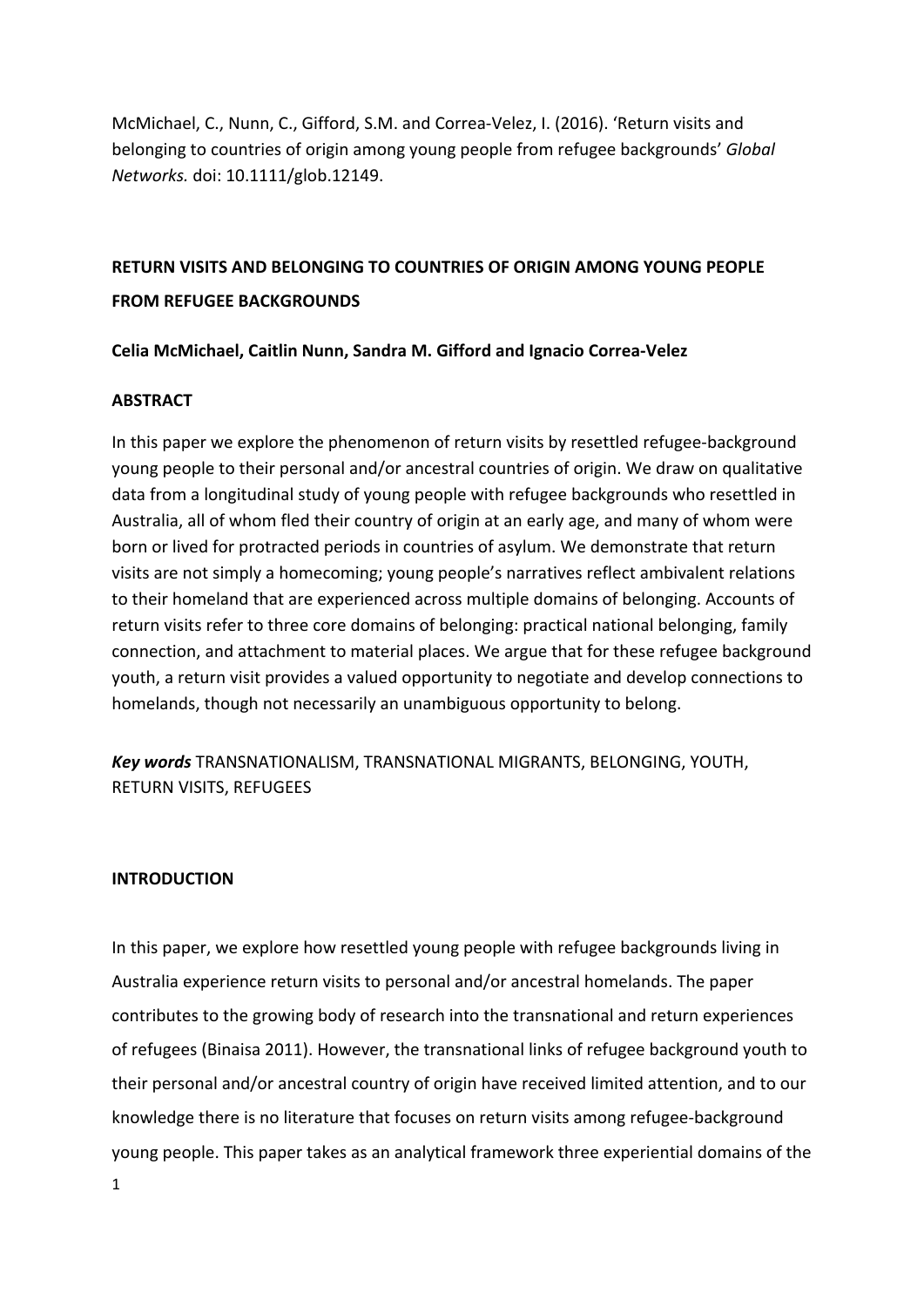homeland  $-$  (i) practical national belonging, (ii) family networks, and (iii) attachment to material places – through which we explore young people's narratives of return visits. We demonstrate how return visits provide a valued opportunity to renew and negotiate connections to personal and/or ancestral homelands, though not necessarily an unambiguous opportunity to belong.

Return visits describe trips made by members of diaspora communities who have social and cultural ties to a destination, either by birth, descent, or first-hand (non-tourist) experience (Duval 2004; Sagmo 2014). While they function to link social fields and develop transnational identities, their immediate purpose is generally for tourism, leisure, seeing family or learning about homeland culture (Kibria 2002; Vathi and King 2011). Researchers have examined migrant return visits to countries of origin, both as a stand-alone experience and as a precursor to long-term return (Baldassar 2001; Binaisa 2011; de Bree, Davids and de Haas 2010; Duval 2003; King et al. 2011; Oeppen 2013; Vathi and King 2011).

Refugee return visits represent a distinct experience within the broader phenomenon of migrant return visits (Al-Ali et al. 2001). Among resettled refugees, there are low rates of permanent return to countries of origin, even when socio-political conditions improve (Richardson et al. 2004; Hugo 2011; Khoo 2012; Oxfeld and Long 2004). Although the practice is widespread, there are no reliable figures indicating rates of return visits among refugees resettled in Australia or elsewhere. When refugees return to their home country following forced displacement, it is often to societies and places that have been 'transformed in the interim through war, political upheaval or economic crisis' (Jeffery and Murison 2011: 132). Wartime conditions include rapid social change, threats to security and life, separation from and death of family members, persecution, economic hardship, hunger, damage to physical spaces, and displacement (Farwell 2001). Oeppen, in her study of adult Afghan refugees living in the USA writes that return visits led to disappointment and sadness as people noted the differences between the Afghanistan they left and the one to which they returned (2012: 267). Iaria (2013) highlights the accounts of adult Iraqi refugees who had been living in Syria and Jordan, and who returned to a country affected by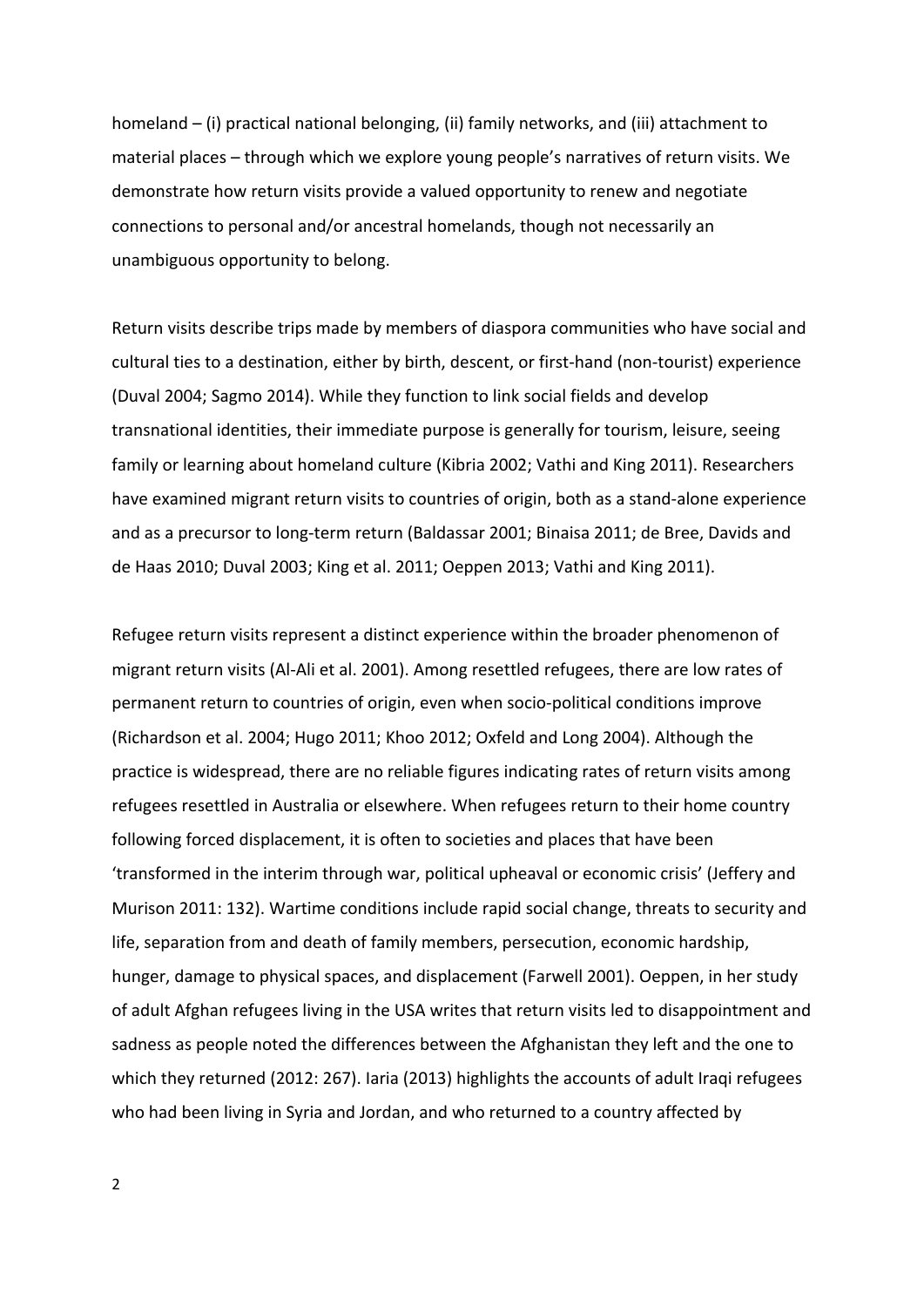violence, food and water insecurity, inadequate infrastructure, poor living conditions, and limited livelihood opportunities.

While Duval writes that "the returning visitor has intimate social and cultural knowledge of the destination that can only come from first-hand experience" (2004:51), this cannot be assumed for refugee-background young people. These youth may have been forcibly displaced and resettled at an early age or may have been born or lived in countries of asylum for extended periods. Accordingly, young refugees potentially have limited or no first-hand experience of a homeland to which they make a return visit. This is an important contextual framework that shapes young people's experience of return and their sense of belonging. And yet the lives of refugees often have continuity in terms of history, ancestry, ethnicity and language, culture, personal biographies, and ongoing family connections to homelands. It is against this background that refugee return visits occur, with homelands representing a site of significant social and political upheaval, a potentially unfamiliar place for young people, and yet sites to which they have enduring ties.

Studies have underscored the social, psychological, economic and political complexities of return visits and repatriation among refugees (Barnes 2001; Bascom 2005; Carruthers 2002; Farwell 2001; Muggeridge and Doná 2006; Oxfeld and Long 2004). Return visits and repatriation rarely represent a homecoming to a site of belonging. Only a few studies have focused on return visits (as opposed to repatriation) among resettled refugees (Barnes 2001; Muggeridge and Doná 2006). Barnes (2001) conducted research with refugees from Vietnam (aged in their thirties and forties) who had lived in Australia for 15 to 20 years, and argued that return visits served as a reality check against an idealised homeland and led to the realisation that ties to their country had forever changed. Muggeridge and Doná (2006) examined experiences of return visit among 15 people with refugee backgrounds (aged 27-50 years) who had settled in the United Kingdom. They indicated that return visits acted as a catalyst to re-examine lives and key decisions in a site of settlement and to renew engagement with countries of origin, experiences which supported an end to feelings of uncertainty about their futures. A much larger number of studies have focused on postconflict repatriation of refugees (Allen and Morsink 1994; Arowolo 2000; Bascom 2005; Black 2002; Cornish, Peltzer and MacLachlan 1999; Cuny and Stein 1990; Farwell 2001; Iaria

3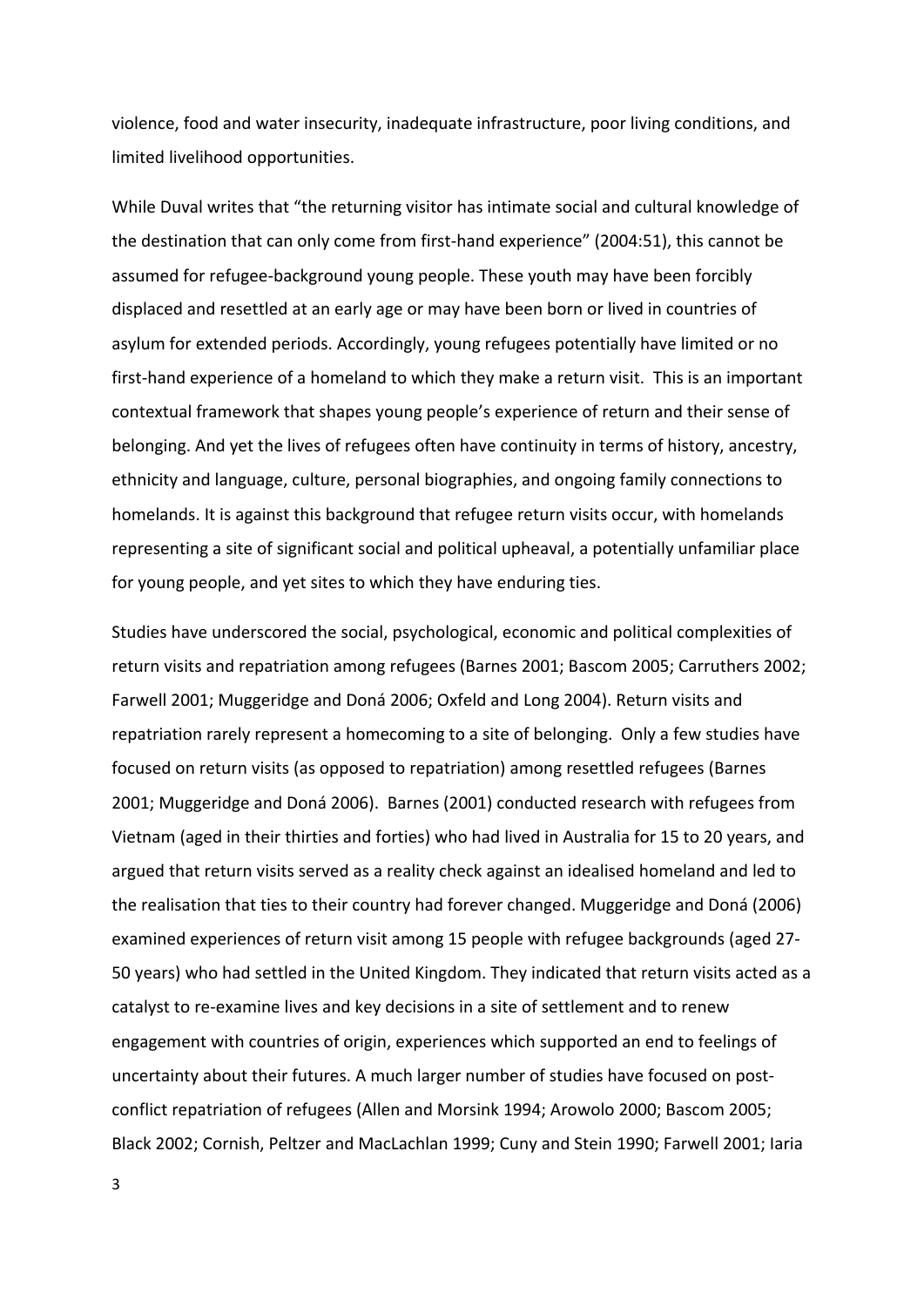2013; Oxfeld and Long 2004; Rousseau, Morales and Foxen 2001; Saito and Kantor 2010; Stefansson 2006). The large majority of these studies of refugee return visits and repatriation have concentrated on both first and second-generation adult refugees. A few document the experiences of young refugees, but only in the context of repatriation. For example, in her study of Eritrean young people returning permanently to Sudan following forced displacement, Farwell (2001) argued that young refugees struggle to manage familial, social and political expectations, including cultural norms of early marriage and national service obligations. Rousseau et al. (2001) discussed how young Guatemalan refugees experience the collective project of going home following extended exile in Mexico. They examined strategies for making sense of Guatemala's past, with some returning refugees denouncing the trauma of war and others using silence as a means of persevering in the face of traumatic histories. There are no published studies of return visits, as opposed to repatriation, among young resettled refugees.

Return visits have been overshadowed by analysis of other forms of migrant transnational connection and engagement (Vathi and King 2011: 505), including communication technologies, remittances, diasporic networks, and consumption of homeland media (Basch et al. 1994; Fallov, Jørgensen and Knudsen 2013; Gifford and Wilding 2013; Gustafson 2005; Lee 2011; Vertovec 2009). Yet far from being superseded by deterritorialised connection to homelands, situated experiences during return can both enable and challenge belonging to homelands (Baldassar 2001; King, Christou and Teerling 2011; Wimmer and Glick Schiller 2002). Belonging is a contested and multi-layered term (Yuval-Davis 2006). For migrants, belonging is generated through personal histories and memories, ancestral connections, social ties with families and friends, culture, language, economic engagement, length of residence, and connections to place and people (Antonsich 2010; Fallov et al. 2013). Belonging to homeland is particularly vexed for refugees given their histories of persecution, flight, exile and settlement, as evident in ongoing tensions between definitions of homeland pertaining to physical places and those referring to symbolic and imagined spaces (Al-Ali and Koser 2002). 

In this paper, we examine narratives of return visits and belonging through the analytical framework of practical national belonging, family connections, and attachment to place.

4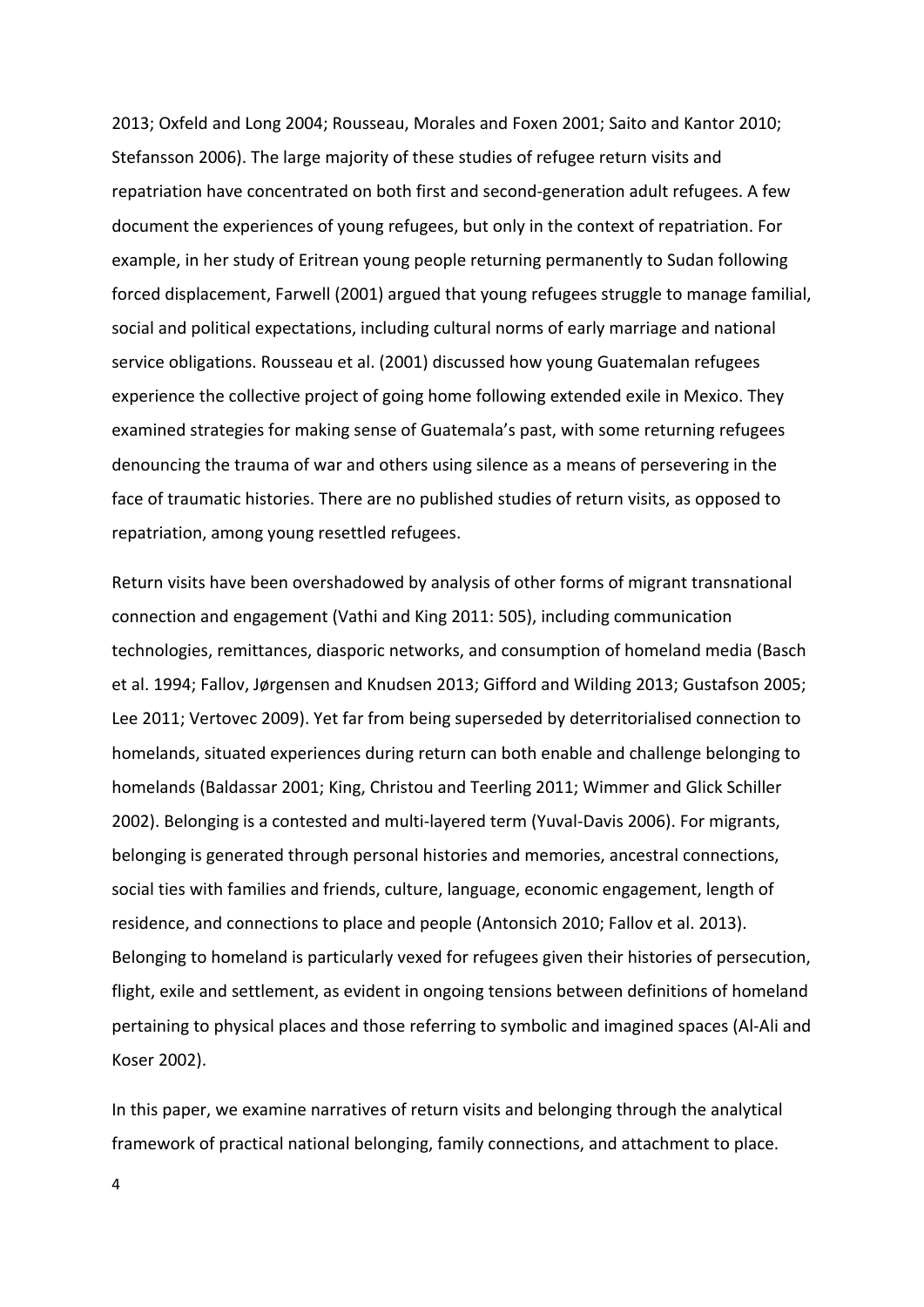This framework emerged from thematic analysis of young people's narratives of return visits. Practical national belonging refers to everyday acceptance or non-acceptance of particular people as a subject of belonging by the dominant national community (Carruthers 2002; Hage 1998: 52; Skey 2010). It is negotiated through a process of embodying and performing sanctioned social and physical characteristics and behaviours, so that those with 'national cultural capital' make judgements about the identity status of others (Hage 1998). *Family connections* refer to the more emotional and intimate dimensions of belonging and attachment to home as generated through engagement with family (Yuval-Davis 2011). Family is often a locus for understanding and expressing diverse desires for human connectedness and belonging. While family belonging is not necessarily linked to particular geographies, places often become meaningful sites of belonging because of intimate and familial relationships with people living there (Gustafson 2001: 9). Attachment to material places refers to the sense of being at home in and belonging to place (Antonsich 2010: 647). Belonging to material places is generated through: knowledge of how to behave in material spaces (Fortier 2000); sensory and bodily familiarity with natural and built environments (Friedmann 2002; Tilley 1994); and familiarity with meanings ascribed to landscapes and places via habitual routines (Leach 2002). Yet the centrality of material and bodily experience to encounters with places is largely absent from examination of migrant belonging. 

This paper, then, focuses on return visits by resettled refugee-background young people and their experiences of personal and/or ancestral homelands across multiple sites of belonging. The findings are structured in two sections. In the first section we discuss young people's desires and reticence around return visits, highlighting the varied relationships that refugeebackground youth have to their homelands from a site of settlement. In the second section we describe experiences of return visits in relation to three domains of belonging (discussed above): we discuss young people's negotiation of practical national belonging to the wider national community, their connections to family networks often after many years of absence, and their familiarity with and embodied responses to natural and built environments. We illustrate that for these refugee-background young people return visits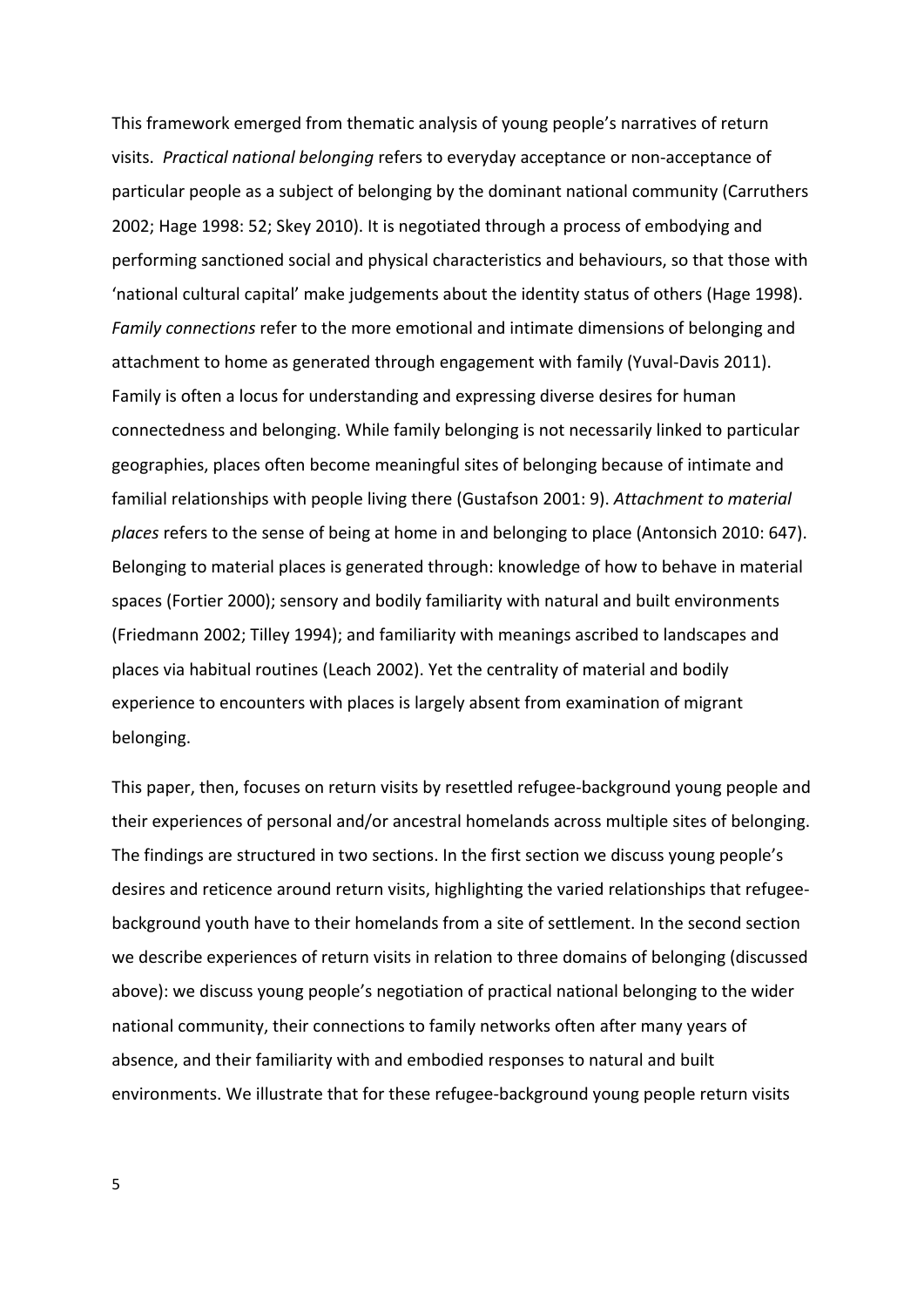do not represent an unambiguous home-coming, and we examine the intersecting domains through which connection and belonging to homelands is negotiated and experienced.

#### **METHODS**

The findings in this paper are derived from 51 in-depth interviews with refugee background youth living in Melbourne. Participants were part of a larger cohort of resettled refugee youth who participated in a longitudinal study of settlement and wellbeing (Gifford et al. 2007; Gifford et al. 2009). In 2004, 120 young people (55 female, 65 male) were recruited through English Language Schools that provide intensive language education to newly arrived students. All participants entered Australia via the Offshore Humanitarian Settlement Program, through which they are recognised as having refugee status and granted permanent residence in Australia and a pathway to citizenship after four years of residency (increased from two years in 2010). Visual, qualitative and quantitative data were collected over five waves between 2004 and 2012-13. At first interview they ranged in age from 11 to 19 years and their average length of time in Australia was 6 months. They were born in 12 different countries, and sampling reflected the main regions of origin of refugee arrivals at the time. Only one-third of the cohort were resettled in Australia with both parents, and many had parents, siblings and other close family members living in the country or region of origin, or elsewhere in the diaspora (McMichael, Gifford and Correa-Velez 2011). 

6 During 2012-13, a final (fifth) wave of data collection was conducted, eight to nine years after initial interview. It focused on longer-term outcomes and experiences of settlement and transitions into early adulthood. Research methods included an in-depth interview and a short questionnaire. Interviews were conducted in English, digitally recorded, and transcribed verbatim. 51 members of the original cohort (25 females, 26 males) were able to be contacted and agreed to participate. Thirty-three originated from Africa (Sudan<sup>1</sup>, Ethiopia, Eritrea), 16 from the Middle East (Afghanistan, Iraq), and two from Europe (Croatian-born Serbs). Participants were broadly representative of the original cohort, with no statistically significant differences in terms of gender, region of birth, or years of schooling prior to resettlement (McMichael et al. 2015). At the time of interview, they were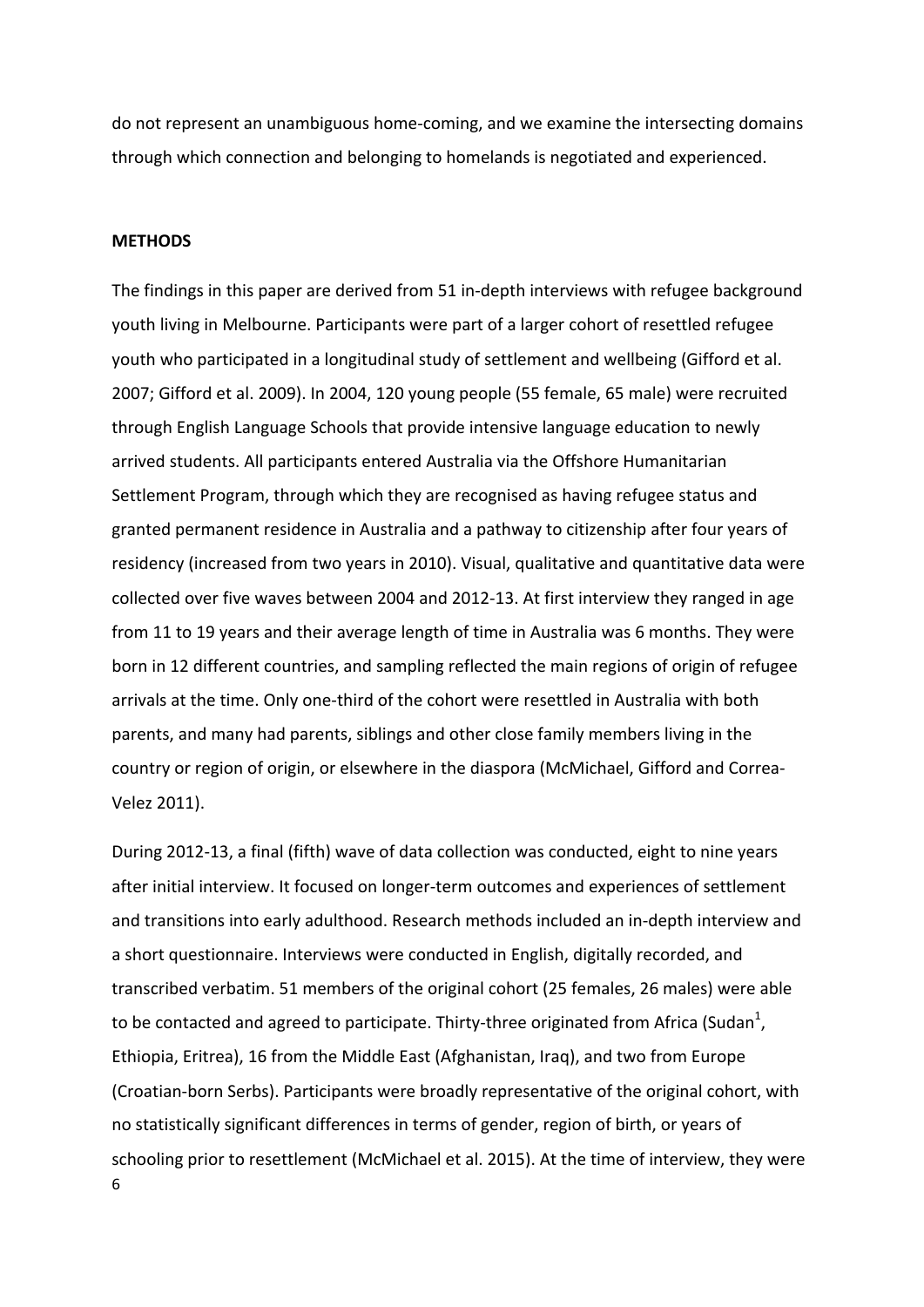aged between 18 and 27 years. Interviews were analysed thematically (Patton 2015), using NVivo software. A coding framework developed for analysis of qualitative data collected in the first four waves of the study was further refined based on inductive analysis of the wave five interview data. The themes discussed below emerged, in the fifth wave interviews, as common aspects of return visits as identified by participants. The structure and size of the cohort did not support analysis of differential experiences of return visits based on, for example, gender, country of birth, or resettlement experience. Participants are referred to using pseudonyms; their gender, self-ascribed cultural background, country of birth, and age at time of interview are provided (within text or following quotations).

#### **FINDINGS**

#### **IMAGINING RETURN TO A COUNTRY OF ORIGIN**

Eight to 9 years after arrival in Australia, participants overwhelmingly imagined and planned their futures as being in Australia (Nunn et al. 2014). Yet affective connection to homeland was widely expressed using possessive pronouns - 'my home', 'my people', 'my blood' or 'my country' – reflecting a strong sense of connection to their personal and/or ancestral countries of origin. Of the 51 participants, 17 had made at least one return visit to their homeland, 19 had not returned but were hoping to in the future, and 15 did not intend to make a return visit.

Among those 19 young people who had not returned but indicated they would like to, key reasons for anticipated return visits included: to see relatives, to contribute to their country's development through work and investment, to pursue employment opportunities, to revisit places and homes, to reconnect with friends, and  $-$  for a few  $-$  to visit a homeland in which they had never lived. Sarah, for example, imagined return to Sudan as an opportunity to reconnect with her country of birth and to help local people:

*I've never really seen Sudan, I just hear stories about it . . . I always like thought of trying to open up a community hospital or something. 'Cause it's so expensive, like, to go to a good hospital ... Just do something to help out the community. (Female, Sudanese, born Sudan, aged 22)*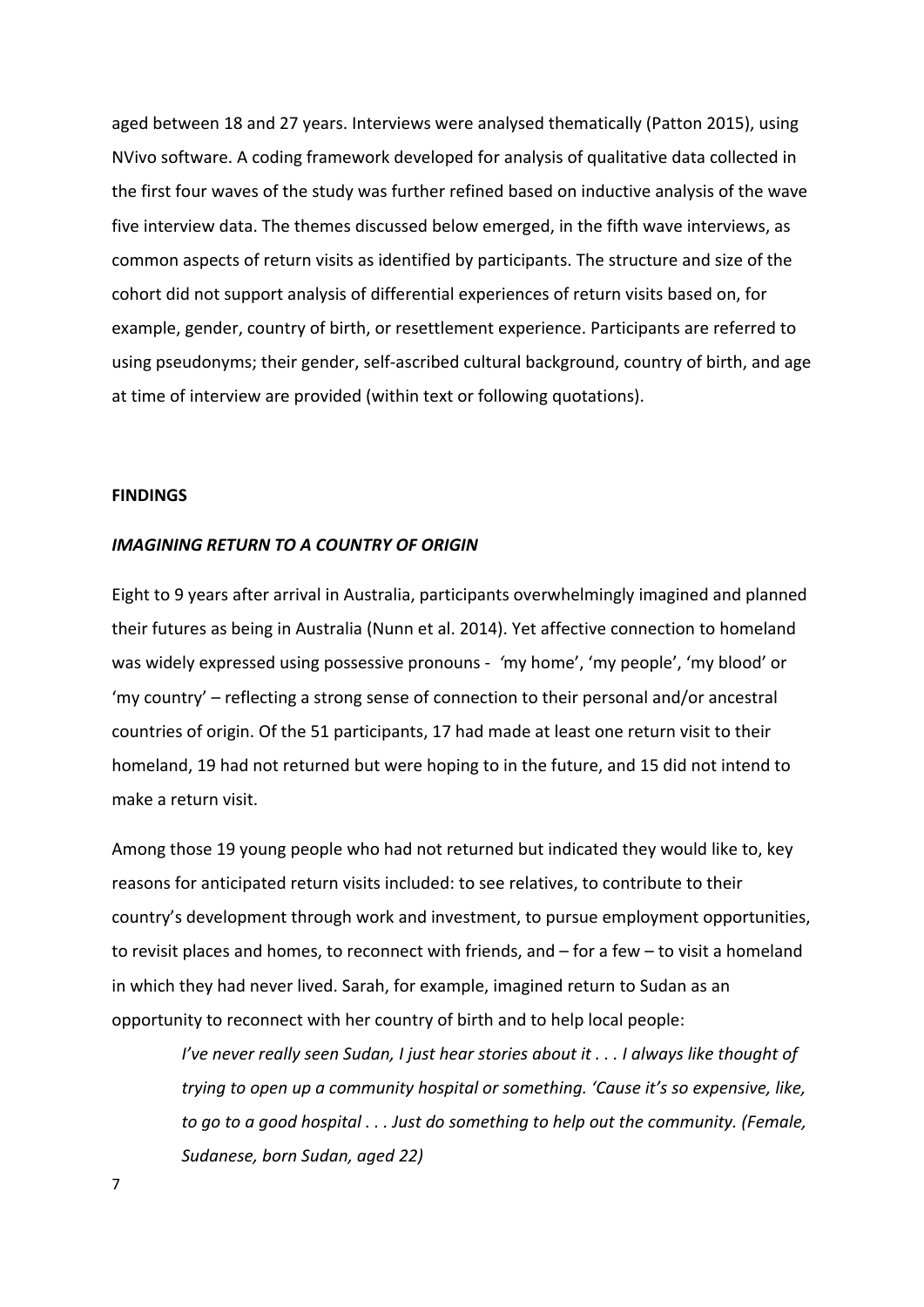Fifteen young people, however, said they did not intend to make a return visit. For many, this was because their family and friendship networks were disrupted or lost. Fahim was born in Afghanistan, and identified as Afghani, but lived in Pakistan with his family for 12 years. Fahim came to Australia as a refugee with his parents and siblings aged 13 years. His mother had a photograph of relatives from Afghanistan hanging on her wall, but his family is now dispersed around the world and they have lost contact with people in Afghanistan. When aged 22, Fahim had no plans to visit Afghanistan or Pakistan, saying 'you definitely *feel like at home [in Australia]. You don't miss your country'*. Mariam and her family were from Iraq, and she identified as Chaldean. She was resettled in Australia with her parents and siblings, after three years of living in Syria. Several years post arrival, Mariam told us that she only had an uncle and aunt who remain in northern Iraq which made a return visit 'pointless':

They all left. So like going there would be kind of pointless but then you'd see your old – where you lived and the streets, it just fills that feeling. Yeah. But nothing more. *(Chaldean, born Iraq, aged 19)*

Others reflected on how their countries of origin were still sites of significant social and political disruption, and ongoing security concerns precluded return visits. Talking about her family in South Sudan, Yar said. '*North government they go and kill them* . . . It's still not safe *there. There's no security'* (Dinka, born Sudan, aged 25). Several commented that their countries remained too dangerous to visit: 'Africa is dangerous' (Aciek, female, Nuer, born Sudan, aged 22); 'There's still more fights' (Matet, male, Dinka, born Sudan, aged 23); 'Now *in* my country it's not gonna be safer than here, never . . . If we go there we can get killed, *what's* the point? People they get killed easily there' (Sesa, male, Assyrian Chaldean, born Iraq, aged 23). None of the eleven Chaldean and Assyrian Iraqis had returned to Iraq nor planned to do so. This is indicative of the challenge of contemplating return and sustaining ties where instability continues and minority groups continue to be persecuted, as are these Iraqi Christians (Iaria 2013).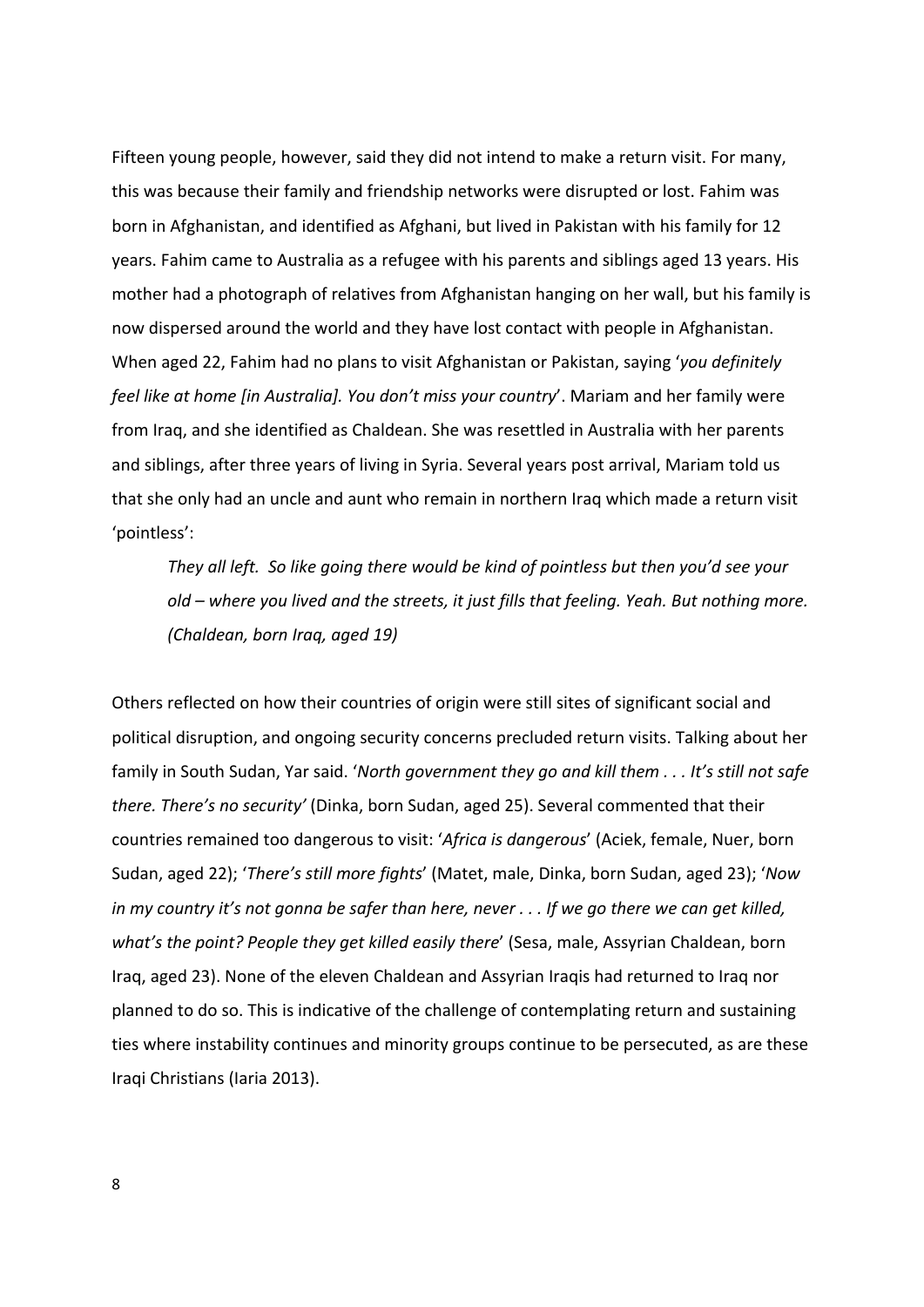Three participants (of the 15 who did not intend to return) said they were not interested to make a return visit because they did not feel a sense of connection to their homelands. Haga fled Sudan aged 12 years and lived in Egypt for three years before resettlement in Australia with her parents and siblings. Contemplating return to Sudan, Haga said, '*I don't think* I'm gonna to fit in. I don't know the environment. Because I never grew up there ... right now I wouldn't want to go there' (Jurchol, born Sudan, aged 25). Assadullah left Afghanistan with his parents and siblings and lived most of his early years in Pakistan; he commented '*I* was born there but . . . it hasn't given me anything' (Afghani, born Afghanistan, aged 20). Djuro is Croatian-born and identified as having Serbian ethnicity. He and his family lived in Serbia for 12 years prior to their settlement. He arrived in Australia aged 14 years. When aged 23, Djuro said there was nothing of interest in his family's homeland, Croatia, and that he preferred to remain in Australia:

*You're not gonna visit Croatia, there's nothing to do, nothing to see there.* . . I like it *here better now because I don't live over there now anymore.* 

Accounts such as these indicate that homelands are not sites to which some participants feel sufficient connection to warrant a return visit. For refugees, as compared to migrants more broadly, capacity and desire to return to their countries of origin are shaped by the social, political and economic upheaval associated with war, displacement and resettlement. This reality is magnified for resettled young people with refugee backgrounds, many of whom have little memory of their homeland due to forced displacement at a young age.

#### *RETURN VISITS*

Eight to nine years post-arrival in Australia, 17 of the 51 participants had made a return visit to their countries or regions of origin including Ethiopia, Sudan, Croatia and Afghanistan. The past and current conditions of their homelands differ substantially, as do their experiences of displacement and resettlement: what is shared is that their displacement was forced, their homelands represent dynamic and changing socio-political landscapes, and all participants were young at the point of resettlement.

9 Six of the participants made return visits by themselves, ten returned with family members (including parents, aunts, siblings and  $-$  in one instance  $-$  a young child), and one returned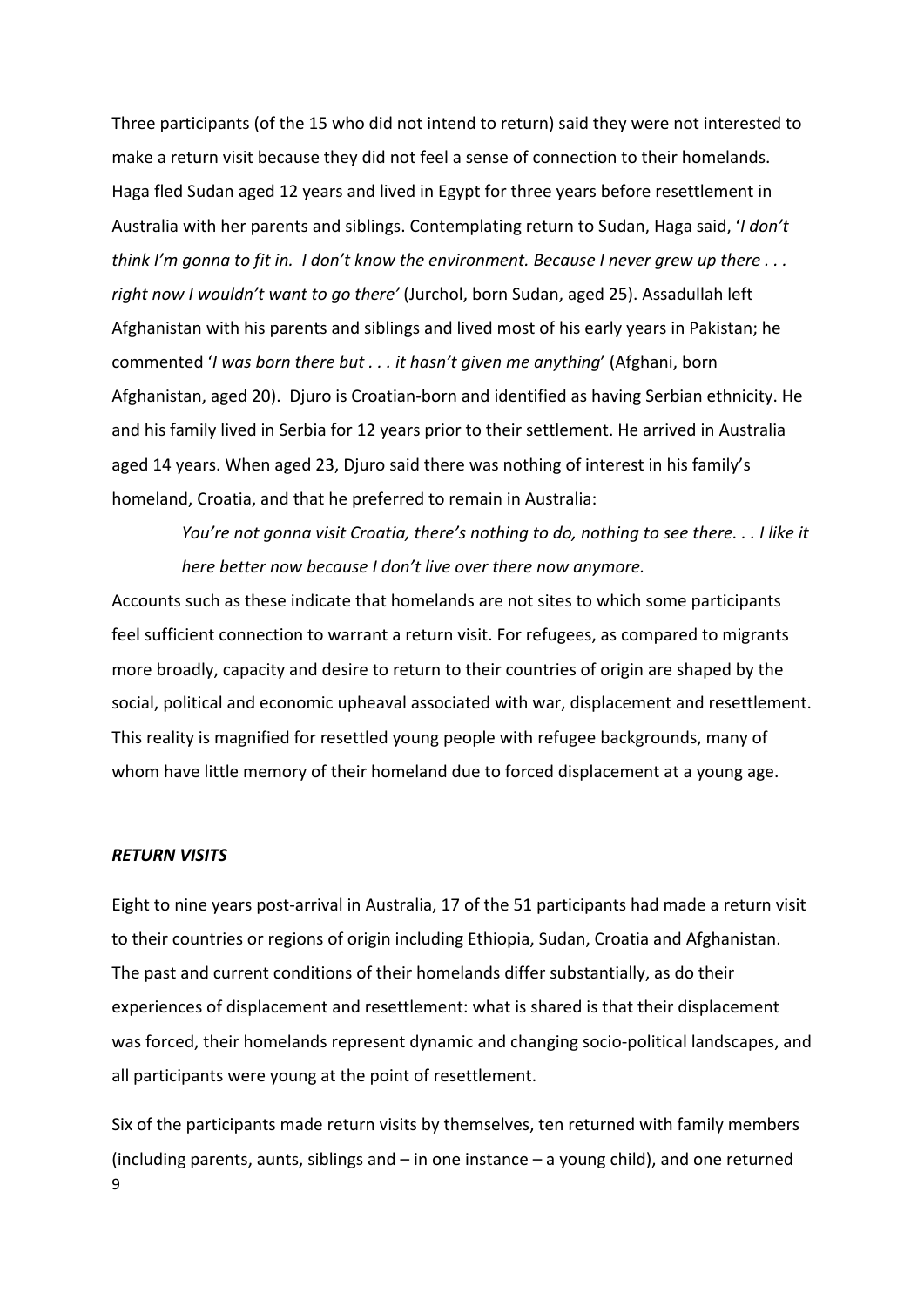with friends. Six participants described return visits as personally instigated (e.g. *'I wanted to go at least to be in front of them, to be together, be happy with family'*); eleven described decisions to return as being made in consultation with family (e.g. 'my dad actually *encouraged me to go. He was like I'm starting to forget back there, and the relatives'*). Stated reasons for return included tourism, to see family members who had become unwell, family reunion, to attend weddings, to connect with their homeland, for marriage, and (more poetically) 'to see it with my own eyes'. At the time of return participants were aged in their mid-late teens and early twenties. The length of return visit ranged from a few weeks to seven months. Given the histories of conflict and causes of refugee-hood, return visits were typically possible only after a change of political circumstances.

Although the young people who made return visits had different pre- and post-migration experiences, during their return visits they all confronted the tensions and convergences between the imagination and the reality of their homeland (Muggeridge and Doná 2006). Importantly, their histories and pre-existing connections to their personal and/or ancestral homeland were extremely varied. While some had clear memories of their homeland, others fled before lasting memories were formed, and a few were born and lived their early years in countries of asylum. Participants also had diverse personal, family and settlement experiences in Australia, including in relation to education and employment pathways and social inclusion; these experiences may have shaped attitudes toward and experiences of return visits, yet potential causal connections are both murky and complex. Nonetheless formal citizenship in Australia is acknowledged as an important aspect of settlement in that it enables secure international mobility, and specifically the ability to visit family and homelands (Nunn et al. 2016). Beyond this, young people's narratives of imagined return visits – whether desire, indifference or reticence - speak more to their memories, imaginations and understanding of their homelands. Experiences of belonging were multilayered, with the politics of social inclusion/exclusion and affective experiences of connection to homeland being played out via: practical national belonging to the wider community; family connections; and connection to material place.

# *Practical national belonging*

10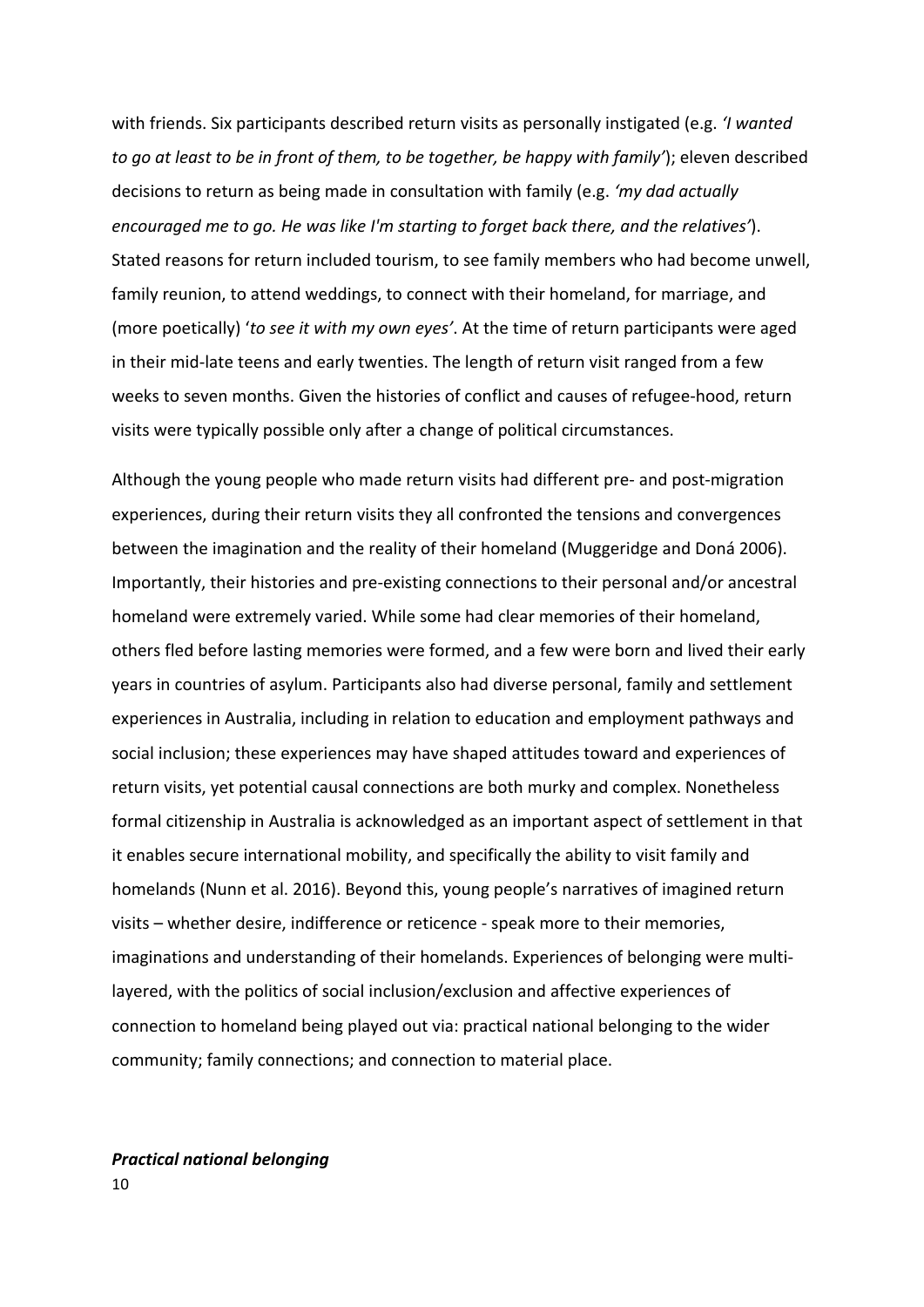For a few, return visits engendered a new-found sense of connection and belonging to the national community in their homelands. They said that upon return they looked like everyone else and they were happy to be amidst their 'people'. Senay identified as Eritrean, but was born and lived in Sudan as a refugee with his family throughout his early childhood. He was resettled in Australia, aged 12 years, and lived with his father and siblings. When we interviewed him eight years after arrival in Australia, aged twenty, he explained 'I've been *calling Australia home now for, you know, the past eight years almost but it's not home* really'. He recalled his return to Eritrea, when he was 15 years old, where he had travelled to attend his father's wedding. His account highlighted a sense of incredulity and joy at being amidst his people and an overwhelming sense of personal connection to Eritrea and its people:

*To* actually be in the country [Eritrea] that you know, that's where I'm actually from, *that's* where my people are, that's - it was, it was a feeling that I'd never felt before, *and* it was good. It was, yeah, I mean, just to see your people everywhere you go, it's *just your people everywhere, it's amazing, and it's a good feeling. (Male, Eritrean, born Sudan, aged 20)*

Yet for others, their accounts of return visits highlighted more complex processes of seeking and granting belonging (Carruthers 2002). Their sense of practical national belonging acceptance or non-acceptance as a subject of belonging by the dominant national community - was negotiated and often precarious. These young people returned to their countries of origin after having lived for many years in Australia. Akok, a Sudanese male, fled Sudan with members of his family and lived in Egypt for four years before being resettled in Australia. He arrived in Australia aged 16 years and lived with his aunt, uncle and siblings. Several years later, when aged 25, he returned to South Sudan to visit his mother who he had not seen since he was seven. He spoke of the unnerving experience of queuing in the 'foreigner' line upon arrival at the airport when he arrived in Juba, South Sudan: '*well, legally* they treated me as a foreigner at the airport, and [I] have to stay in the foreigner *[queue]'.*

11 Beyond this sense of foreignness, as foregrounded via legal recognition of Australian citizenship, practical national belonging was negotiated via everyday activities. Often-times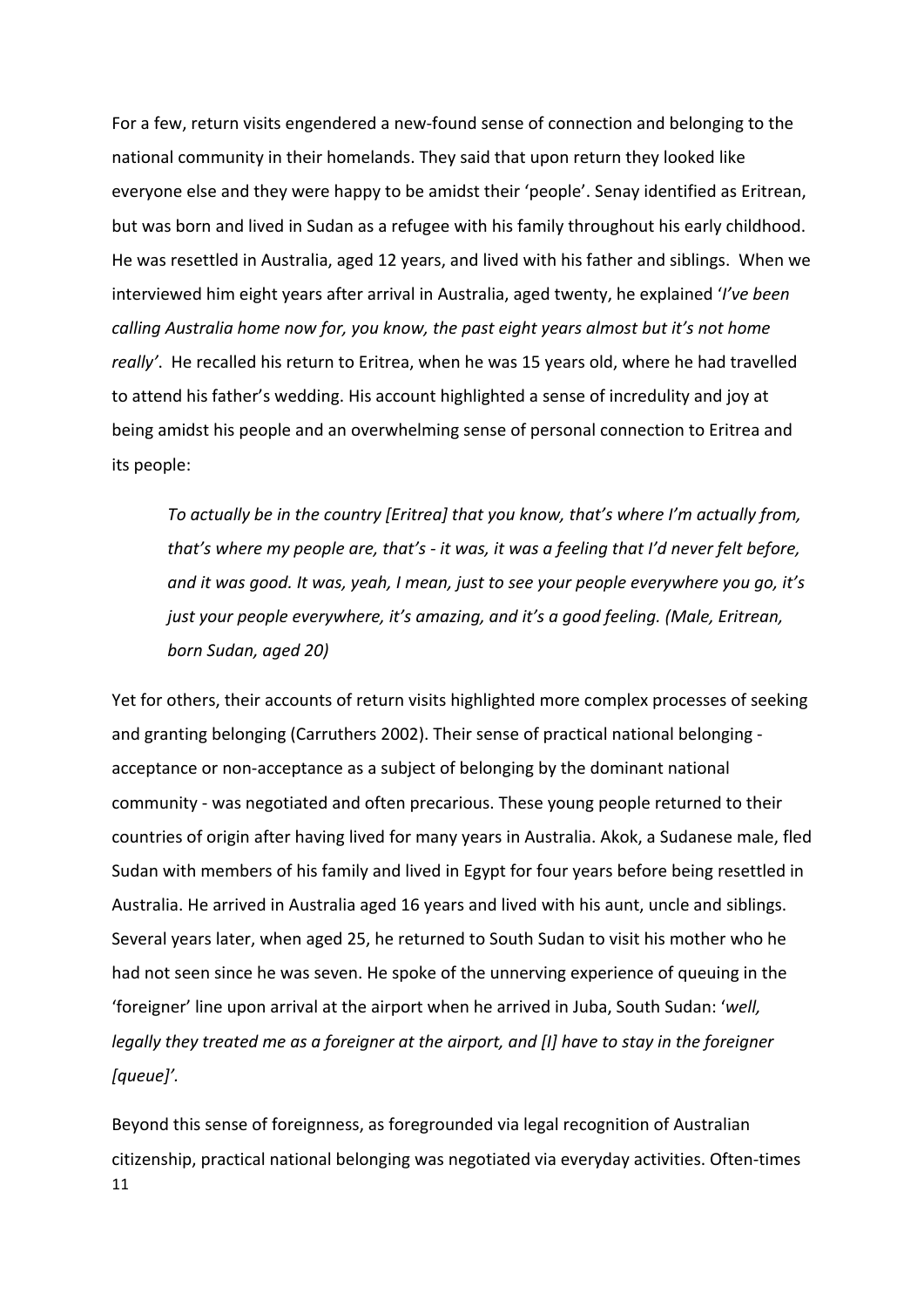limited knowledge of local language, clothing and behaviours set young people apart as national others (see also Carruthers 2002). Return visits raised complex questions as to whether youth belonged. Some were not recognised as legitimate local subjects. Fikre returned to Ethiopia with his mother to visit his parents' ancestral homeland and 'to see *how it was ...* meet families that I've never seen before'. He was born and had lived in Sudan as a refugee for 12 years, and this return was his first physical encounter with Ethiopia, a country he described as 'a place that I never seen before'. Fikre said:

*I* went to this club, and we were dancing and everything, sat down just drinking at *the bar and my cousin told, I told him not to tell anyone, anyone that I'm from overseas, I'm from here.* The *guy just right away he open his big mouth to these nice girls:* "Hey my friend is from overseas, from Australia, this and that". They came running straight away. (Tigray/Ethiopian, born Sudan, aged 21)

Fikre emphasised that he was viewed as coming from elsewhere: while his life and experience in Australia sparked interest ('people love you there if you're from Australia'), it also meant he was not accepted as a subject of local/national belonging. Similar experiences were described by several others: 'you can't walk by yourself, you know. They treat you like *a* princess or something like that, 'cause yeah you come from a big country' (Nyandeng, female, Dinka, born Sudan, aged 24). Accounts such as these provide a heightened sense of being defined by their residence and everyday lives in Australia, rather than connection to personal and/or ancestral homelands.

Many highlighted self-awareness of how they appeared and acted. Having lived a substantial period of their adolescence and early adult life in Australia has shaped the way they dress, talk (with varying levels of fluency in local languages), eat, perceive and respond to homeland conditions. They described a sense of otherness that is marked by their unfamiliarity with the rhythm and habits of life, everyday interpersonal dynamics, modes and means of communication, and self-presentation. Nanjuor said she was regarded as a wealthy visitor from another country:

Like even though I dressed up normal just like them, 'cause I didn't want any special *treatment or whatever, but they notice this girl is coming from Australia . . . They* 

12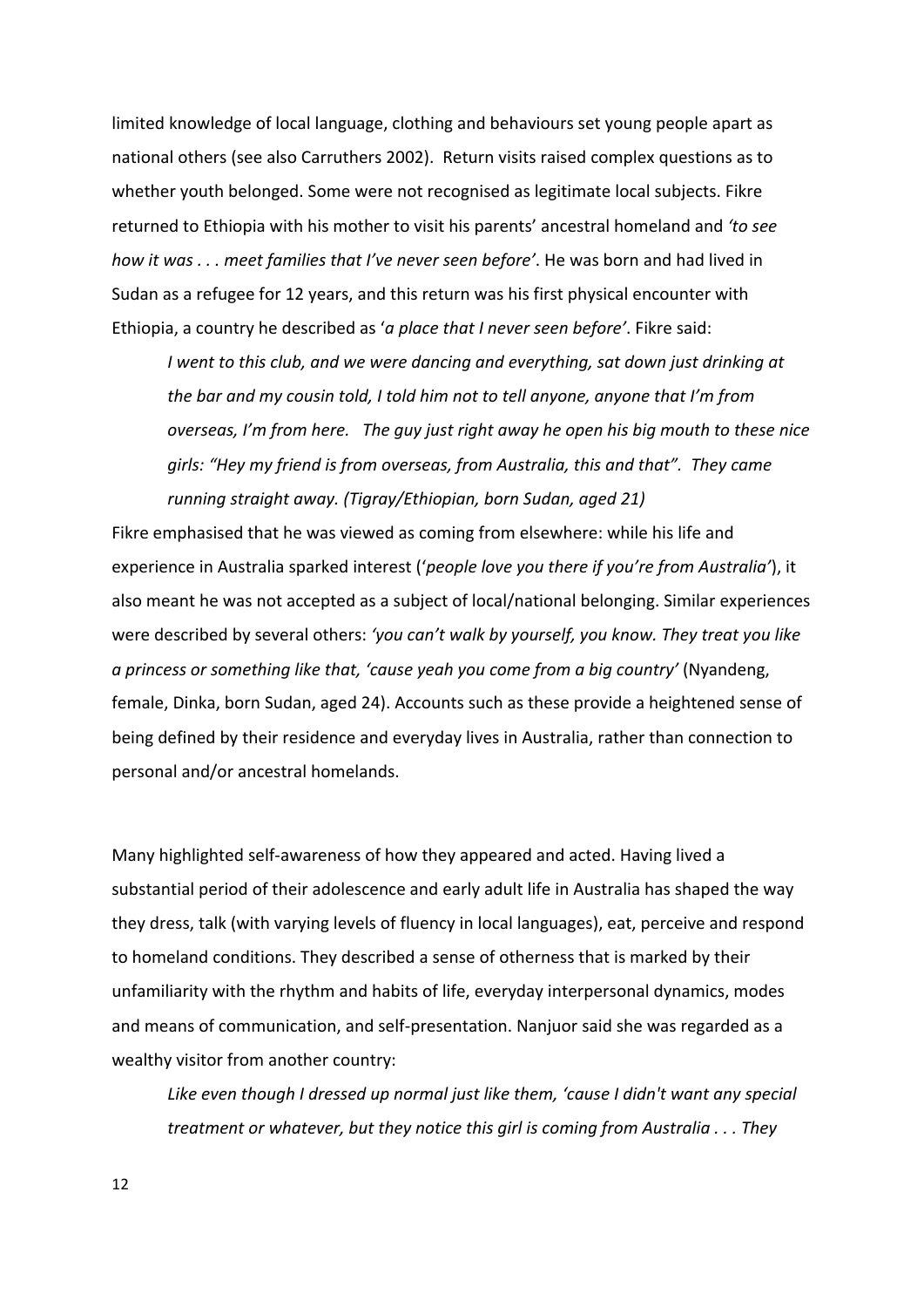*thought that I had a lot of money because I'm coming from Australia and all that ...* Well, I had to give some money because some of them were really, like the way they *lived and everything was just hard.* (Jur/Sudanese, born Sudan, aged 22)

A few highlighted that local family, friends and community had recognised their local language skills, behaviours and cultural capacities; this supported a sense of belonging to homelands. Further, they were proud of the ability to perform and behave appropriately in local settings. Nyandeng is a young woman with Dinka cultural background who was born in Sudan. She lived most of her early years in Kenya. Nyandeng was resettled in Australia aged 15 and lived with her mother and siblings. She returned to South Sudan aged 19 with her mother and siblings, and recalled how she was praised for having remembered her culture after performing a traditional dance in her village:

*People* was dancing. They didn't expect me so I'm gonna dance, 'cause I'm a city girl. *I* put my make up, I wearing high heels. . . . When they was dancing I ran, I danced. *They go, "Oh my gosh, she know how to dance! She come from city!" you know? So my* uncle said, "See, you didn't forget your culture; it's good." (Dinka, born Sudan, *aged 24)*

As these accounts indicate, returning young people are not readily accepted as subjects of national belonging. These youth have differing competency and familiarity with local languages and practices, and different experiences of acceptance and non-acceptance, yet all spoke of processes of performing and negotiating practical national belonging.

#### *Family connections*

While young people are not necessarily granted or feel a sense of practical national belonging, they have a strong claim on connection to extended families. Family relations can be maintained transnationally (Baldassar 2007), but face-to-face family encounters were an important reason for return visits and a central domain of attachment and connection.

13 Most visits were motivated by a desire to meet and reconnect with family. As Aisha, a young South Sudanese woman, stated, '*I* only wanted to see my blood, that's what I want, nothing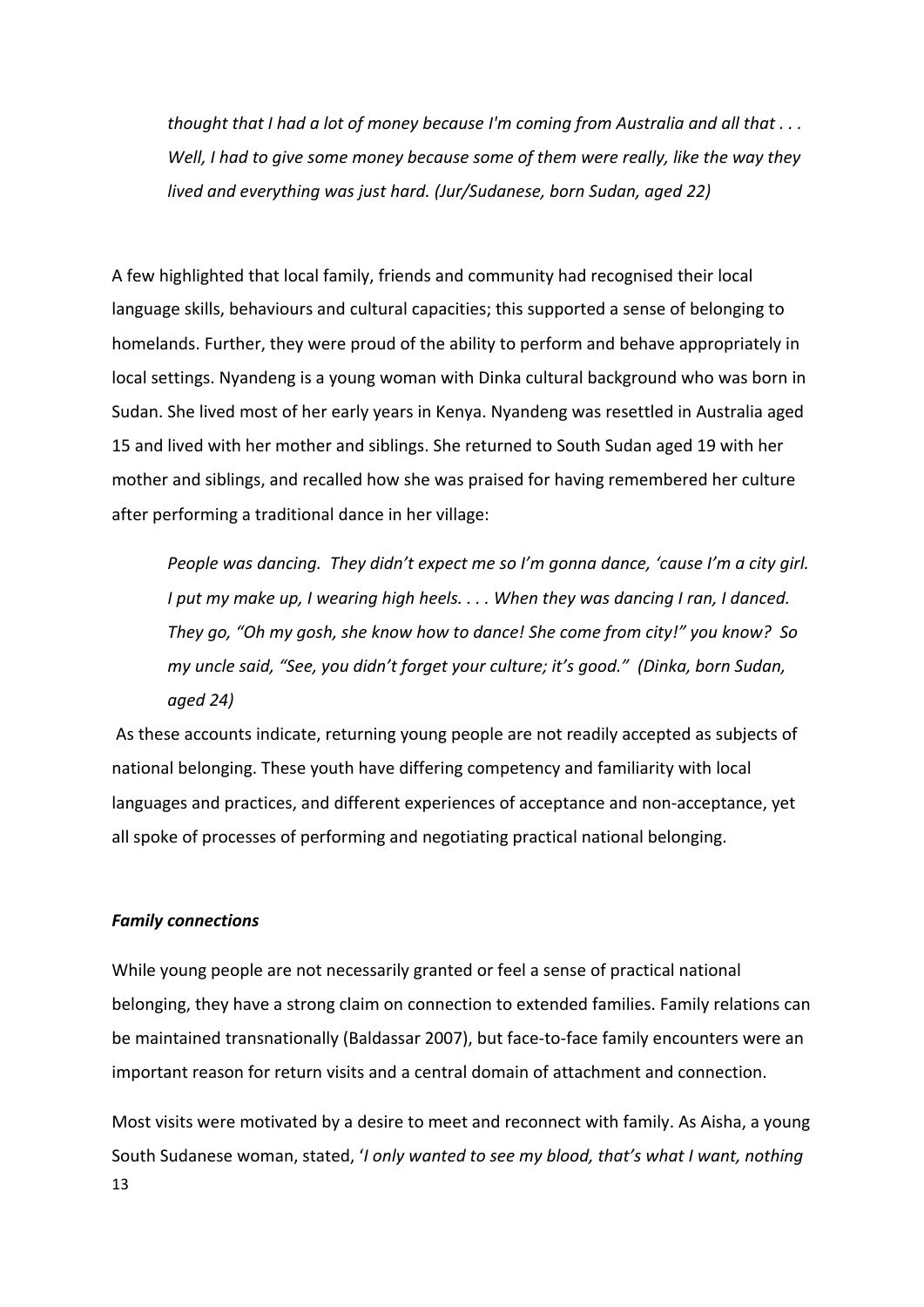*more'* (Sudanese, born Sudan, aged 25). Some described a renewed sense of belonging to family. Describing a return visit to Eritrea for a family wedding, Senay said:

We had all these family members to meet. Well, especially for me to meet, and for *my* dad to catch up with, and yeah, so it was very full on, it was intense. I think the *most I slept was like six hours while I was there ... all these people, you feel like you* should be there with them because they're your family . . . I don't think it's natural to *be away from your family. (Male, Eritrean, born Sudan, aged 20)* 

Family encounters, however, were shaped by the passing of time. The majority of participants fled with one or more family members when they were young, and some had not retained strong memories of extended family. Others could not recognise family members who had since grown up and now had 'different faces'. Aisha described how she left her village in Sudan with her family when she was six years old, displaced first to Khartoum and then later fleeing to Egypt. Recalling her visit to South Sudan with her young child, she said:

*Oh* my god, I was lost! Because it's been a long, long, long . . . I don't even know *which* one is my uncle, which one is my brother – my brothers look different, my sisters look different. It's something like I don't even know them. (Sudanese, born *Sudan, aged 25)*

While some young people had retained or developed capacity to talk in local languages, others found the language barriers upon return isolating. Fikre grew up in Sudan, and had learnt rudimentary Tigrinya through playing pool with his Ethiopian friends in Australia. Upon return to Ethiopia to meet with family, he was not fluent in the local language:

They speak Tigrinya to me, I mean, hard core Tigrinya. Like assuming that I speak a *lot ...* I actually understood most of what they were saying but like we still find it *hard* to communicate with them, you know what I'm trying to say. The words are really hard to come out. (Tigray/Ethiopian, born Sudan, aged 21)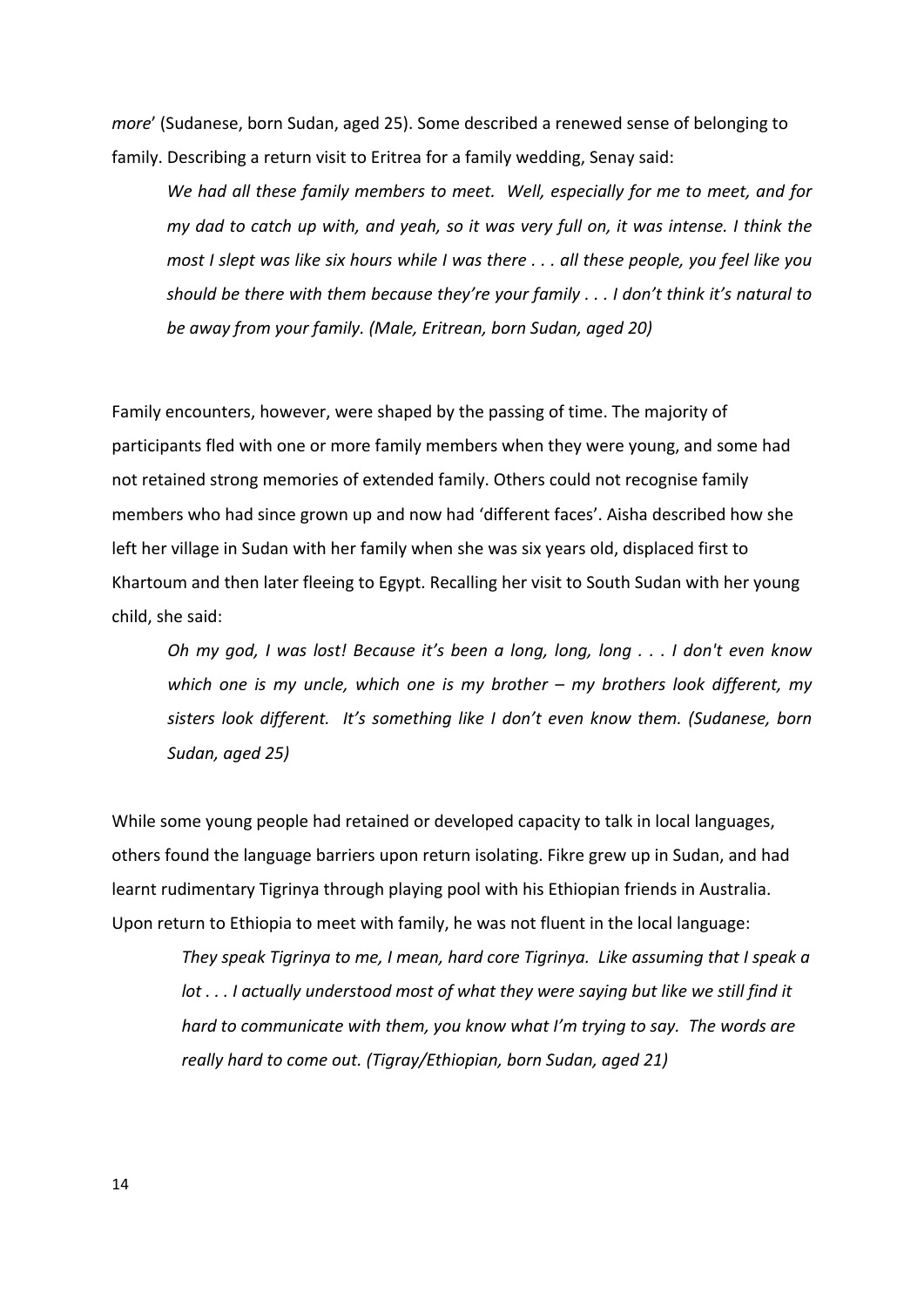For a few, a return visit was an opportunity to remake family ties. Nyandeng returned to Sudan with her mother and siblings to meet her father who went missing during the Second Sudanese Civil War. Since coming to Australia, her mother phoned their village regularly to ask if he had been located, and after a few years, Nyandeng's uncle phoned to say her father had been found. Nyandeng said, 'we were so happy 'cause we didn't know all these *years, where – maybe they kill him for that war'.* She described her return visit to Sudan to see her father:

*He* was living with his brother and sister . . . that's our first time to go to village . . . It was difficult, different, but, yeah, we can't do anything about it. Life is hard there. *There's no light, there's no good food, there's no good water. But, yeah, it's our own country, and my dad is there, so we have to go and see him. (Dinka, born Sudan, aged 24)*

This trip provided an important opportunity to form connections to her father, her father's four wives, and his extended family. Four years later, Nyandeng returned again to South Sudan (post-independence) to see her father, recalling *'I* went there and saw some days with my dad, with my cousin. It was very nice travelling around'.

Family connections, however, were not always readily established or re-established. For some, the reality of encounters did not match expectations. Akok left his village in Sudan aged seven and moved to Khartoum and later to Egypt. He came to Australia with his uncle and aunt and their children. Akok re-established connection with his mother a few years after arrival, and wanted to return to visit her. He said, '*I started getting contact with her. So I've talked to her a couple of times and decided to go back'.* Although '*it* was great meeting *her for the first time in years'*, Akok found the visit awkward:

*Things feel a bit awkward, I would say. Yeah. I didn't really have much to talk* about. We didn't really have much to talk about. So yeah, it's just a short *conversation really ... I mean, even until now, I'm still doing the best I could to, you know,* stay as much closer to her as I could. But again, you know, we don't really have much things to talk about. (Male, Sudanese, born Sudan, aged 25)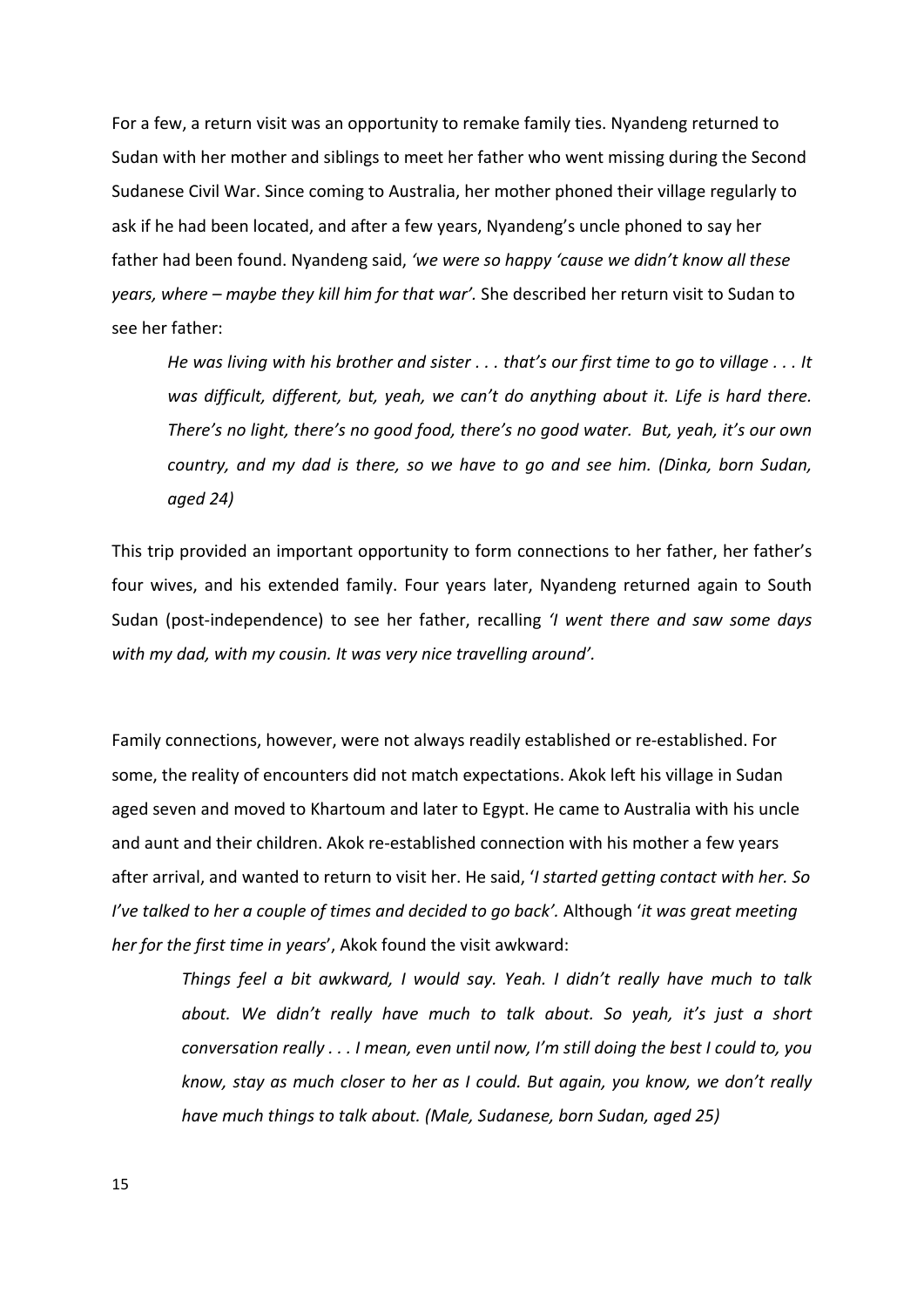Others recounted similar experiences, also describing interactions with family as 'awkward', and saying that some of their family were 'not welcoming'. Indeed, for Senay, the very experience of being amidst a wider family network was unfamiliar as he was 'used to not *having a family'* due to extended family separation. Participants were making return visits after many years of physical absence, and family networks emerged as a central domain for expressing experiences of connection and belonging to their homelands. Despite clear ancestral and familial connection to family networks in the homeland, belonging in this domain was still negotiated upon return.

#### *Attachment to material places*

Belonging is also experienced in terms of connection and familiarity with material places (Antonsich 2010; Fortier 2000; Rishbeth and Powell 2013). For these returning young people, material places were variously: not as they remembered; transformed; or familiar yet no longer comfortable and secure sites. For some, given their young age at displacement, homelands were sites they had largely forgotten:

Yeah all new, I can't remember. You know, how can you remember when you young? It's different *.* . . It's a big difference now, they change, they putting house, *everything. (Bekele, male, Ethiopian, born Ethiopia, aged 25)*

A few 'returned' to places they had never lived. Senay described seeing Eritrea, his ancestral homeland, for the first time. Born in Sudan, he had known very little about Eritrea and felt happy to see the country, describing it as more 'beautiful' than he expected:

*'The city's pretty modern, I mean, cafes all over, there's cinemas, there's nice* restaurants, and quality food, nice streets, clubs'. (Male, Eritrean, born Sudan, aged *20)*

16 A few people reflected that they had become accustomed to Australia and, in comparison, material environments now appeared unfamiliar or dangerous. As Nanjuor said, in describing her visit to Sudan, '*I got used to here – so when I went back there it was totally*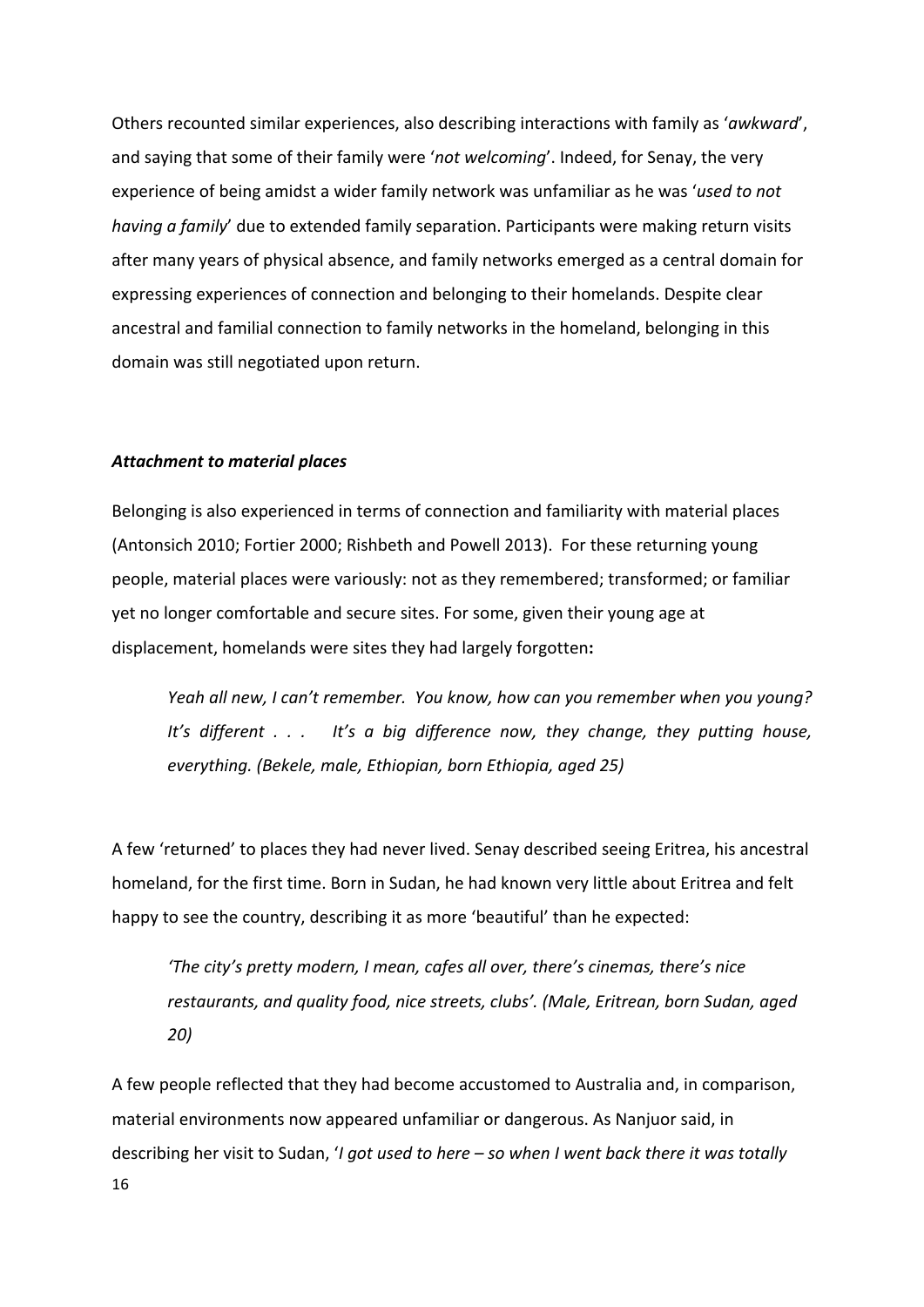different and hard'. Zoran, a Croatian-born Serb, was struck by the quietness and lack of people in Croatia, in contrast to Australia:

> *I* can't imagine myself living there. It's just, you know, it's quiet and nice but it's *dead.* It's like, you know .... Maybe because I'm used to, like, in a big city and stuff. But you know, I can't imagine myself living there, in Croatia now. (Male, *Serbian, born Croatia, aged 23)*

Many participants described the material realities of their countries of origin as 'crowded' or 'empty', 'noisy' or 'quiet',' busy' or 'dead', 'dirty', 'difficult' and 'hard'.

Among those who retained memories of their homeland, visible changes were a point of discussion and they remarked that 'everything change, life change, everything' (Idris, female, Ethiopian, born Ethiopia, aged 23). While they knew that political, economic and social changes had occurred, personal experience of these changes was confronting. Some described the visible evidence of war. For a few, having fled when their countries were experiencing socio-political turmoil and conflict, subsequent development of infrastructure and living standard was surprising. Arif, a young man from Afghanistan, visited Kabul when he was 21 years old and said that the city was not as he remembered:

*In the city, I can't recognise it. It's like a different city ... Old time you can see clearly.* Now it's very difficult because too much stuff being built and business and *everything. It's very hard now.* (Tajik/Afghani, born Afghanistan, aged 25)

Aisha, aged 25, commented on the development in South Sudan; when she left there was no toilet, electricity or running water in her home and upon return there was a toilet. electricity generator, tap water piped into the house and mobile phones. She exclaimed: '*I was like, wow you guys have developed'.* 

Finally, four young people described uncomfortable embodied responses to material environments, including climate, foods, built environments and pathogens (see also May 2011; Rishbeth and Powell 2013). Some narratives of return highlighted experiences of discomfort: the food was too spicy, the weather too hot, and the living conditions contributed to poor health. Aisha reported that she and her young child felt unwell because South Sudan no longer '*matched*' them. She described how her son became ill because 'he *doesn't belong to that country'*. Nyandeng stayed in her family's village in Sudan for one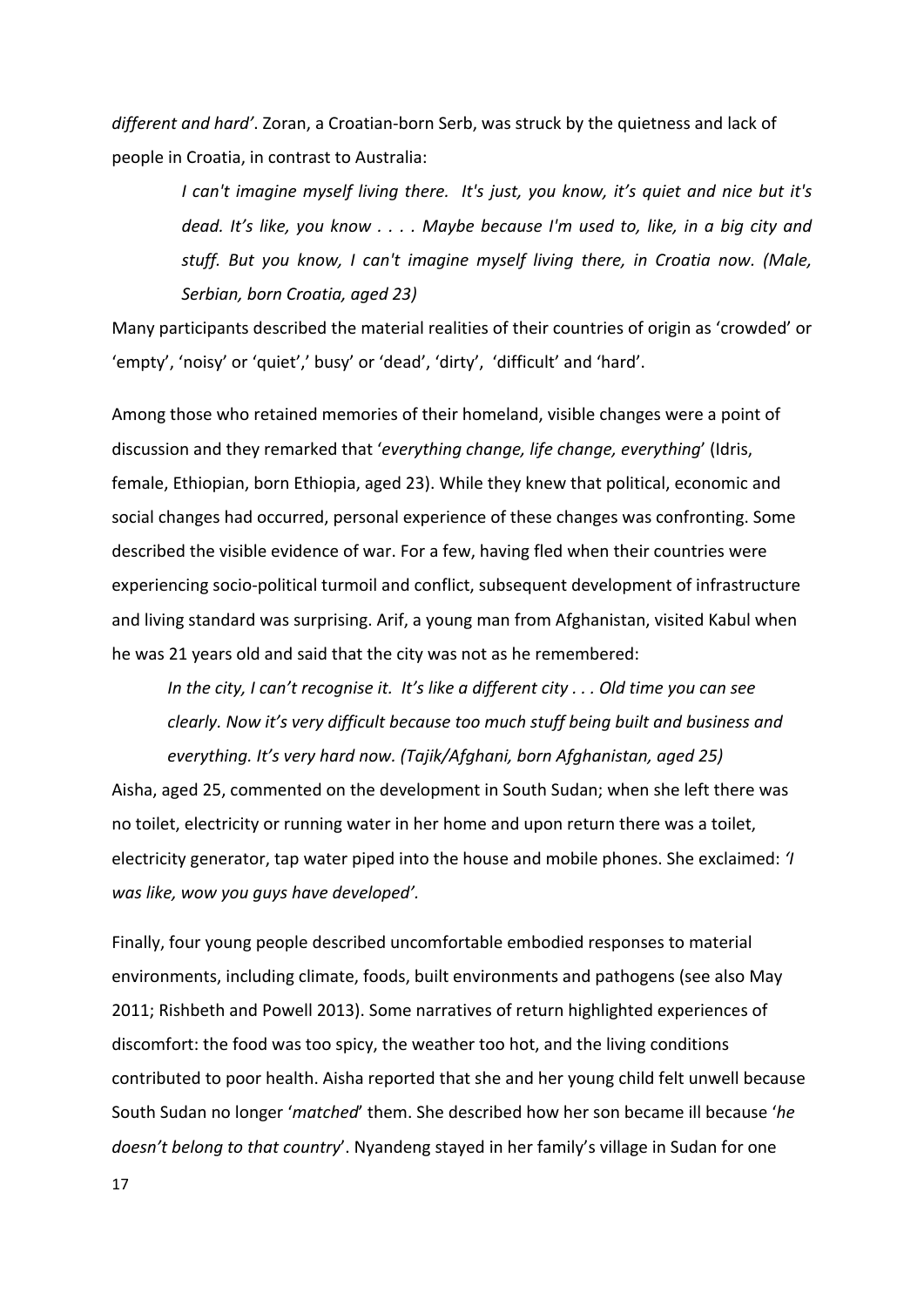month, and said that '*it was too much for me'*, when describing the poor sanitation, lack of clean drinking water, traditional food, illness, rain, heat, and mosquitos. She became sick with malaria. Akok returned to Sudan and recalled that 'the weather wasn't good for me' and he became sick:

*The environment wasn't really good with me ... I been hot, and hot all the time.* And just within three weeks I lost like nine kilos or something. I was really skinny . . . *I* completely lost appetite of eating. The heat, it's just, I'm not used to it. Yeah, so I *find it really difficult. (Sudanese, born Sudan, aged 25)* 

These accounts of sickness, physical discomfort and lack of familiarity with foods, climate and material environments bring to the fore young people's embodied experiences that destabilise a sense of belonging. As May writes, 'it is from this lack of fit that a sense of unease, of not belonging, emerges' (2011: 370). For these young people, their narratives of return highlighted ambiguous belonging to material places, particularly their lack of familiarity with and embodied responses to natural and built environments.

#### **DISCUSSION AND CONCLUSION**

Return visits have diverse impacts on people's perceptions and experiences of homeland (Vathi and King 2011). In this study, many - though not all - of the refugee-background young people longed to visit their countries of origin. Return visits, however, were not experienced as unambiguous homecomings to countries and communities that had been imagined (in their words) as 'my home' and 'my people'. Participants' narratives of return illuminated different domains of belonging - practical national belonging, family connections, and attachment to material spaces – and experiences of these domains were negotiated and differently valued.

18 Return visits were permeated with a sense of ambivalent belonging to personal and/or ancestral homelands. Young people spoke of, for example, connecting to family but not feeling or being granted a sense of belonging to the wider national community, feeling pride at their capacity to converse in local languages but finding the natural and built environment unfamiliar and difficult, or enjoying being amidst 'their people' but having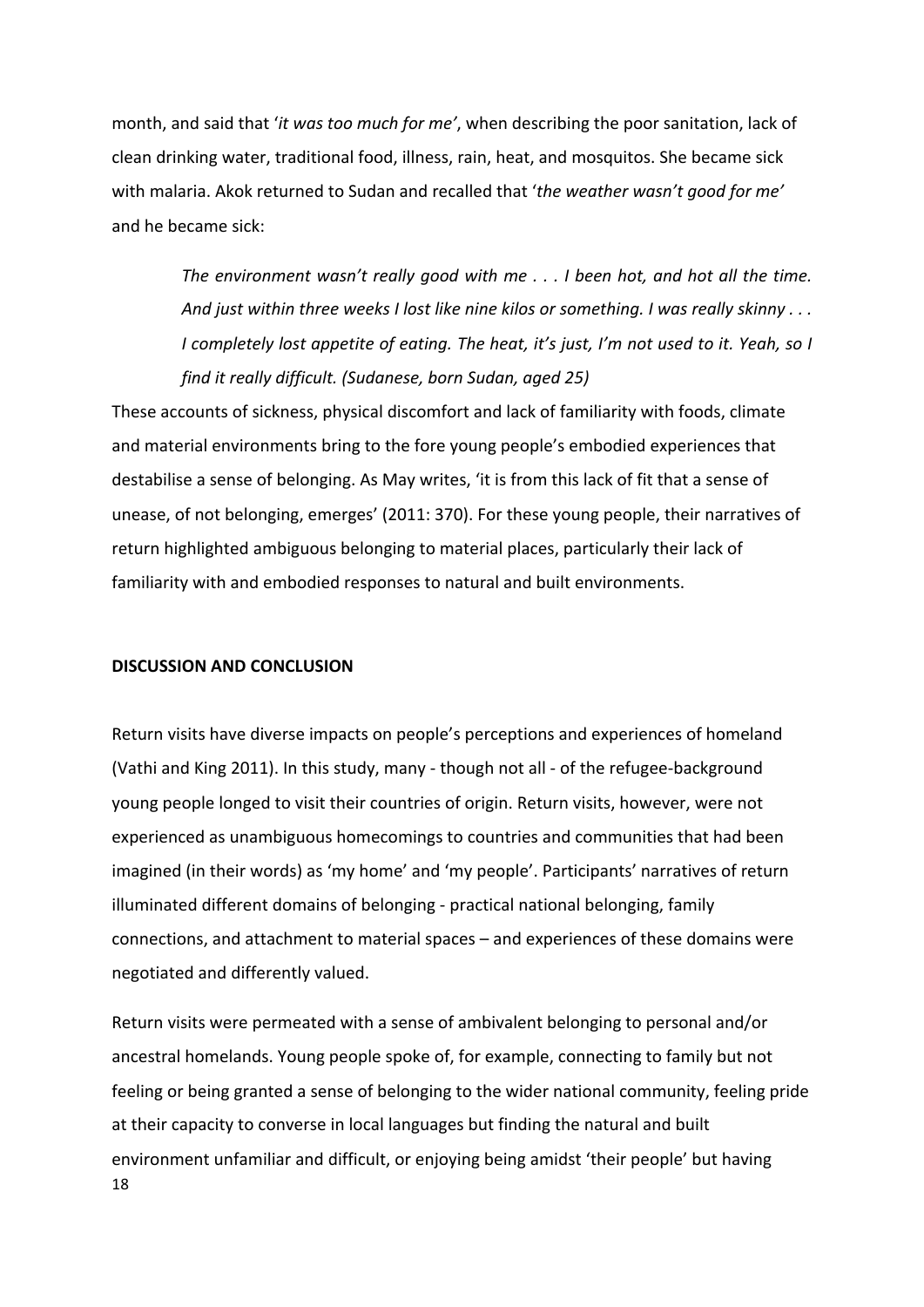awkward connections with relatives. Their narratives illustrated the dialogic nature of homeland belonging, involving seeking and granting. At times they personally felt a sense of connection but were made to feel other; at other times they were welcomed where they did not feel they belonged; and there were times where belonging was mutually acknowledged or denied (Carruthers 2002; Kumsa 2006).

There is a widespread assumption that feeling out of place is undesirable, as people feel excluded from place and people, and their 'ontological security' is shaken (Giddens 1990). But a feeling of not belonging need not always be negative (May 2011: 373). Not belonging can awaken reflexivity, allow us to 'see what could be', and support new narratives of identity (May 2011: 373). For many young people, a return visit revealed that 'homelands', while remaining central to their identities, did not necessarily constitute a comfortable site of belonging or 'home'. Yet narratives of return visits indicated they were valued experiences that acted as a catalyst for ongoing connection and attachment, if not unequivocal belonging, to homeland. Recalling his first visit to Eritrea, when aged 15, Senay said:

*I* was born a refugee. I was born in Sudan as a refugee, so that in itself, that in itself is not yeah, it's not ideal . . . but look it's good to have something, it's good to have a *heritage and to know it. (Eritrean, born Sudan, aged 20)* 

19 While existing studies of return visits and return migration focus predominantly on adult first generation migrants and refugees (Baldassar 2001; Barnes 2001; Duval 2003), the experiences discussed here are of young people with refugee backgrounds who were resettled in Australia during childhood and early adolescence. Aspects of return visits among young people with refugee backgrounds echo those of adult refugees who visit or are repatriated to their countries of origin (c.f. Barnes 2001; Iaria 2013; Muggeridge and Doná 2006; Oeppen 2013), including the gaps between imagination and reality, changed social and familial relationships, and recognition of the ongoing challenges for local people's everyday lives. But the experience of return visits for these young people were strongly influenced and, perhaps, heightened by their young age at displacement and resettlement. All fled their countries at an early age, some were born in countries of asylum, and all were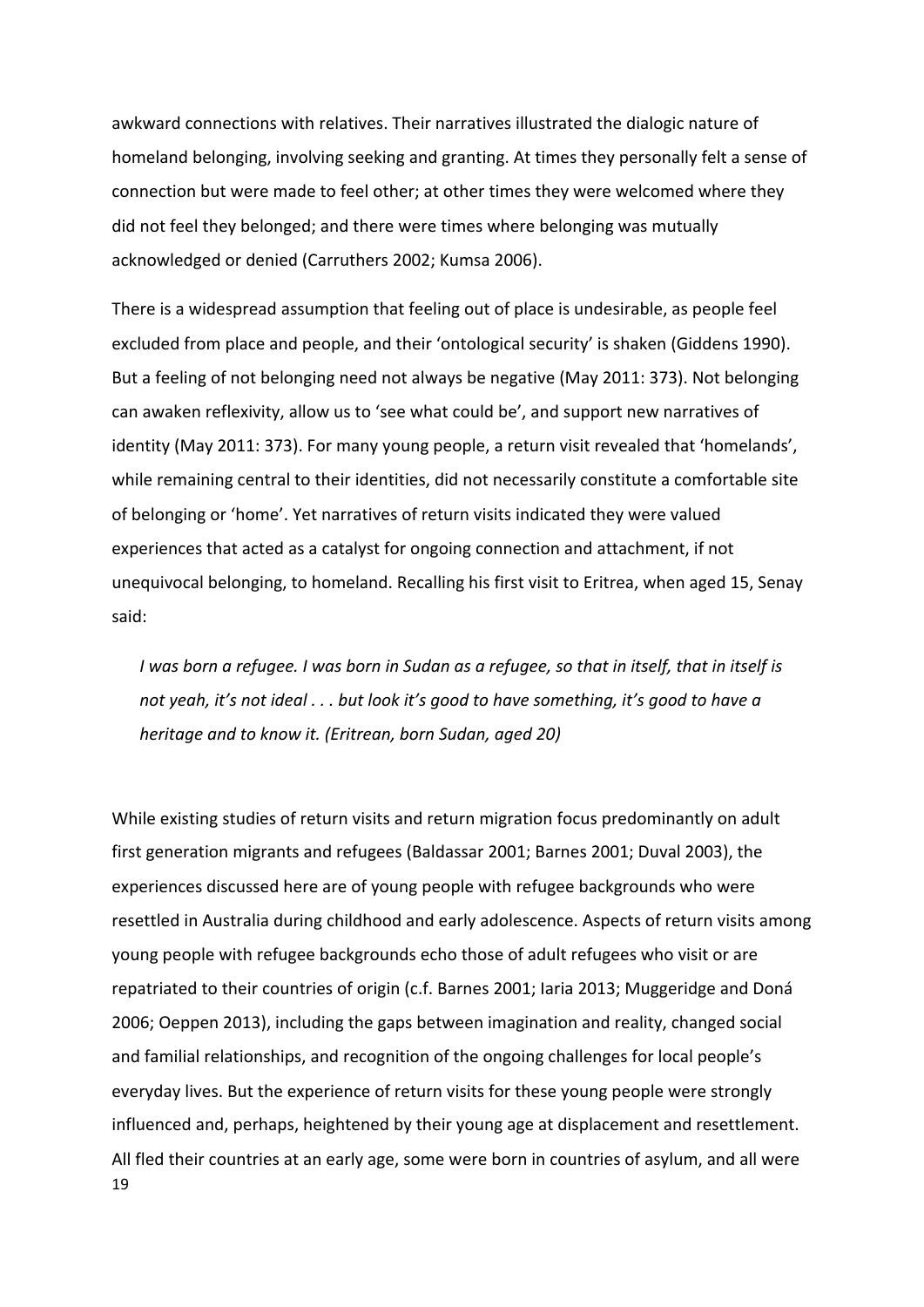resettled in Australia in their early to late teens. Return visits represented an opportunity to engage with homelands that were not only changed through the social, political and material impacts of war, but which may also have been personally unfamiliar in terms of familial, social, cultural and material domains.

In this paper, we have not examined the impact of return visits on settlement and integration in Australia. Yet the notion that transnational activity is a threat to integration and belonging in sites of settlement has been largely discounted by researchers (de Bree, Davids and de Haas 2010; Kivisto 2001; Muggeridge and Doná 2006; Nagel and Staeheli 2008). Indeed, some empirical research indicates that transnational engagement is positively correlated with integration in sites of settlement (Kivisto 2001; Vertovec 2009). In this study, return visits to homelands did not appear to erode belonging to Australia; it is unclear, however, whether return visits support good settlement experience in the longer term. Certainly, these young people continued to actively build long-term futures in Australia following their return visits (Correa-Velez et al. 2010; Nunn et al. 2014; McMichael et al. 2011).

The phenomenon of return visits has been under-researched among young people from refugee backgrounds. In this paper, the accounts of young people from refugee backgrounds highlight the value of local engagement with homelands during return visits. They indicate that situated knowledge and physical encounters with homelands still matter to people in a "modern mobile and globalised world" (Fallov et al. 2013: 468). Belonging to homelands is unsettled by forced displacement and resettlement of refugees and, arguably, young refugees in particular. While not necessarily providing an unambiguous opportunity to belong, return visits provide the possibility for refugee-background young people to develop and negotiate connections to homelands across multiple domains of belonging.

1. South Sudan became an independent State in July 2011. This event occurred following the resettlement of this study's participants, and post the initial data collection (2004) during which cultural identification was sought and recorded. Participants' cultural background and country of birth are those which they themselves provided in 2004. The country terminology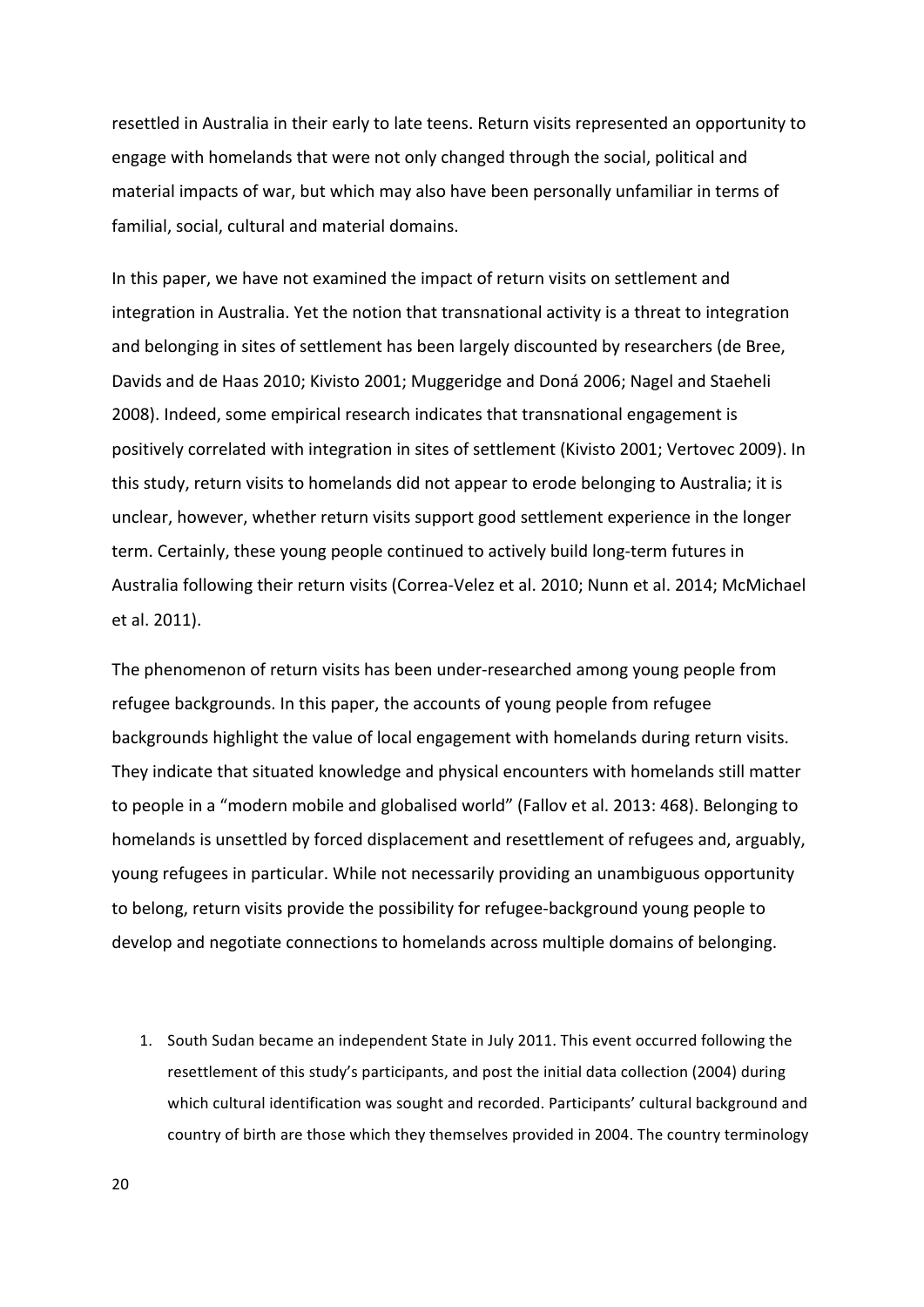employed in this paper is that which is used by participants. References to 'Sudan' may refer to what is now 'North Sudan' and/or 'South Sudan'.

#### **ACKNOWLEDGEMENTS**

Thank you to all of the young people who participated in this study. This research project was supported by the Australian Research Council (DP120101579).

#### **REFERENCES**

Al-Ali, N., R. Black and K. Koser (2001) 'The limits of transnationalism: Bosnian and Eritrean refugees in Europe as emerging transnational communities', *Ethnic and Racial Studies*, 24 (4), 578-600.

Allen, T. and H. Morsink (eds) (1994) When Refugees Go Home, London: James Currey Publishers.

Antonsich, M. (2010) 'Searching for belonging – an analytical framework', *Geography Compass*, 4 (6), 644-659.

Arowolo, O.O (2000) 'Return migration and the problem of reintegration', *International Migration*, 38 (5), 59-82.

Baldassar, L. (2001) Visits Home: Migration Experiences between Italy and Australia, Melbourne: Melbourne University Press.

Baldassar, L. (2007) 'Transnational Families and Aged Care: The Mobility of Care and the Migrancy of Ageing', Journal of Ethnic and Migration Studies, 33 (2), 275-297.

Barnes, D. (2001) "Resettled refugees' attachment to their original and subsequent homelands: long-term Vietnamese refugees in Australia', *Journal of Refugee Studies*, 14 (4), 394-411.

Basch, L., N. Glick Schiller and C. Blanc-Szanton (1994) Nations unbound: transnational projects, post*colonial predicaments, and deterritorialized nation-states, Langhorne: Gordon and Breach.* 

Bascom, J. (2005) 'The long "last step"? Reintegration of repatriates to Eritrea', Journal of Refugee *Studies*, 18 (2), 165-180. 

Binaisa, N. (2011) 'Negotiating 'Belonging' to the Ancestral 'Homeland': Ugandan Refugee Descendants 'Return'', *Mobilities*, 6 (4), 519-534.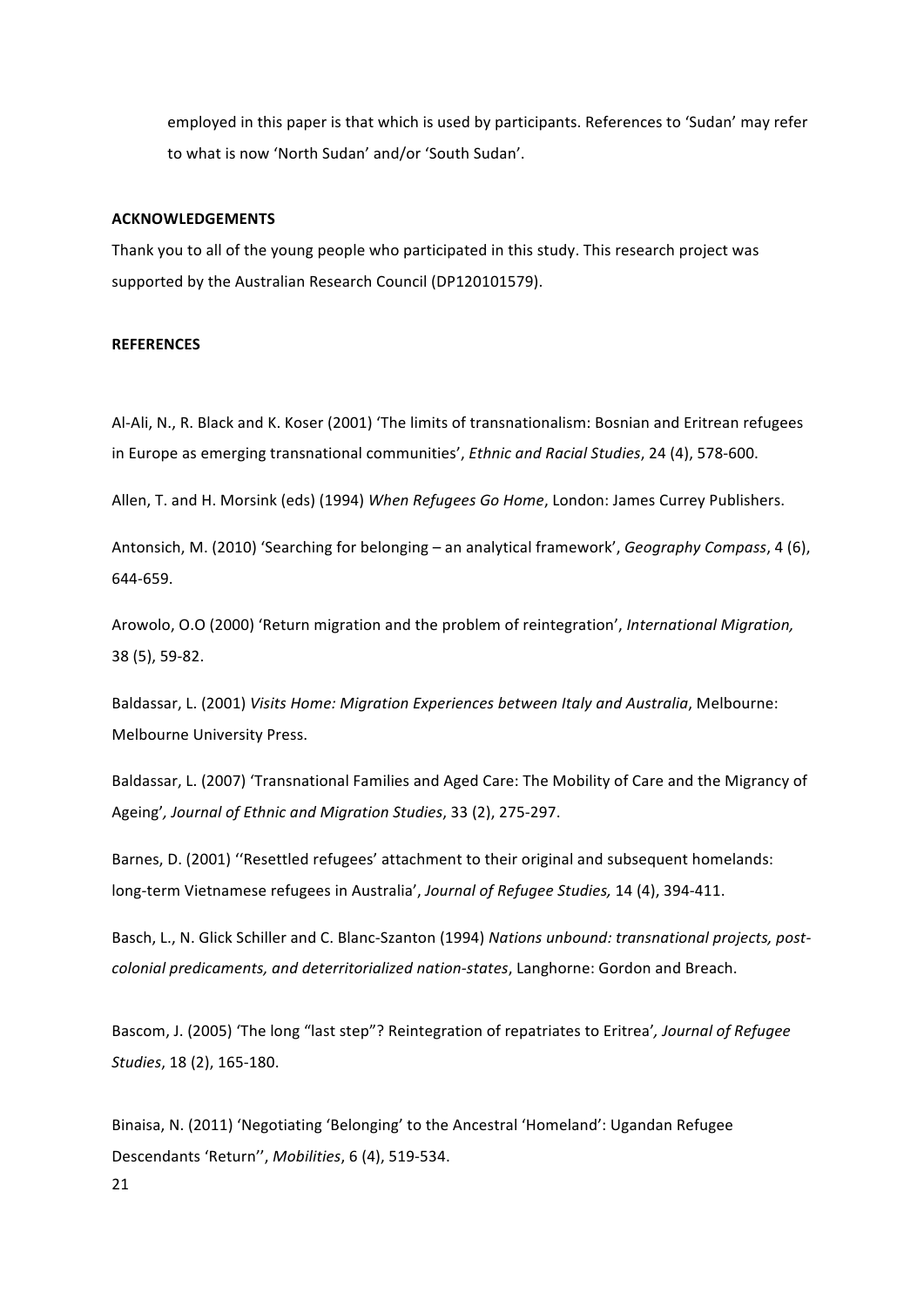Black, R. (2002) 'Conceptions of "home" and the political geography of refuge repatriation: between assumption and contested reality in Bosnia-Herzegovina', *Applied Geography: An International Review*, 22 (2), 123-138

Carruthers, A. (2002) 'The accumulation of national belonging in transnational fields: ways of being at home in Vietnam', *Identities: Global Studies in Culture and Power*, 9 (4), 423-444.

Cornish F., K. Peltzer and M. MacLachlan (1999) 'Returning Strangers: the children of Malawian refugees come 'home'?', *Journal of Refugee Studies*, 12 (3), 265-238.

Correa-Velez, I., S. Gifford and A.G. Barnett (2010) 'Longing to Belong: Social Inclusion and Wellbeing among Youth with Refugee Backgrounds in the First Three Years in Melbourne, Australia', *Social Science and Medicine,* 71 (8), 1399–1408. 

Cuny, F. and B. Stein (1990) 'Prospects for and promotion of spontaneous repatriation', in G. Loescher and L. Monahan (eds.) *Refugees and International Relations*. Oxford: Oxford University Press, 293-312. 

De Bree, J., T. Davids and H. de Haas (2010) 'Post-return experiences and transnational belonging of return migrants: a Dutch-Moroccan case study', *Global Networks*, 10 (4), 489-509.

Duval, D.T. (2004) 'Conceptualising return visits: a transnational perspective', in T. Coles and T. Dallen (eds.) *Tourism, Diasporas, and Space, London: Routledge, 50-61.* 

Duval, D.T. (2003) 'When hosts become guests: return visits and transnational identities in a Commonwealth Eastern Caribbean community', *Current Issues in Tourism*, 6 (4), 267–308.

Fallov, M., Jørgensen, A. and Knudsen, L. (2013) 'Mobile Forms of Belonging', *Mobilities*, 8 (4), 467-486.

Farwell, M. (2001) "Onward through strength': coping and psychological support among refugee youth returning to Eritrea from Sudan', *Journal of Refugee Studies*, 14 (1), 43-69.

Fortier, A.M. (2000) Migrant Belongings: Memory, Space, Identity, Oxford: Berg.

22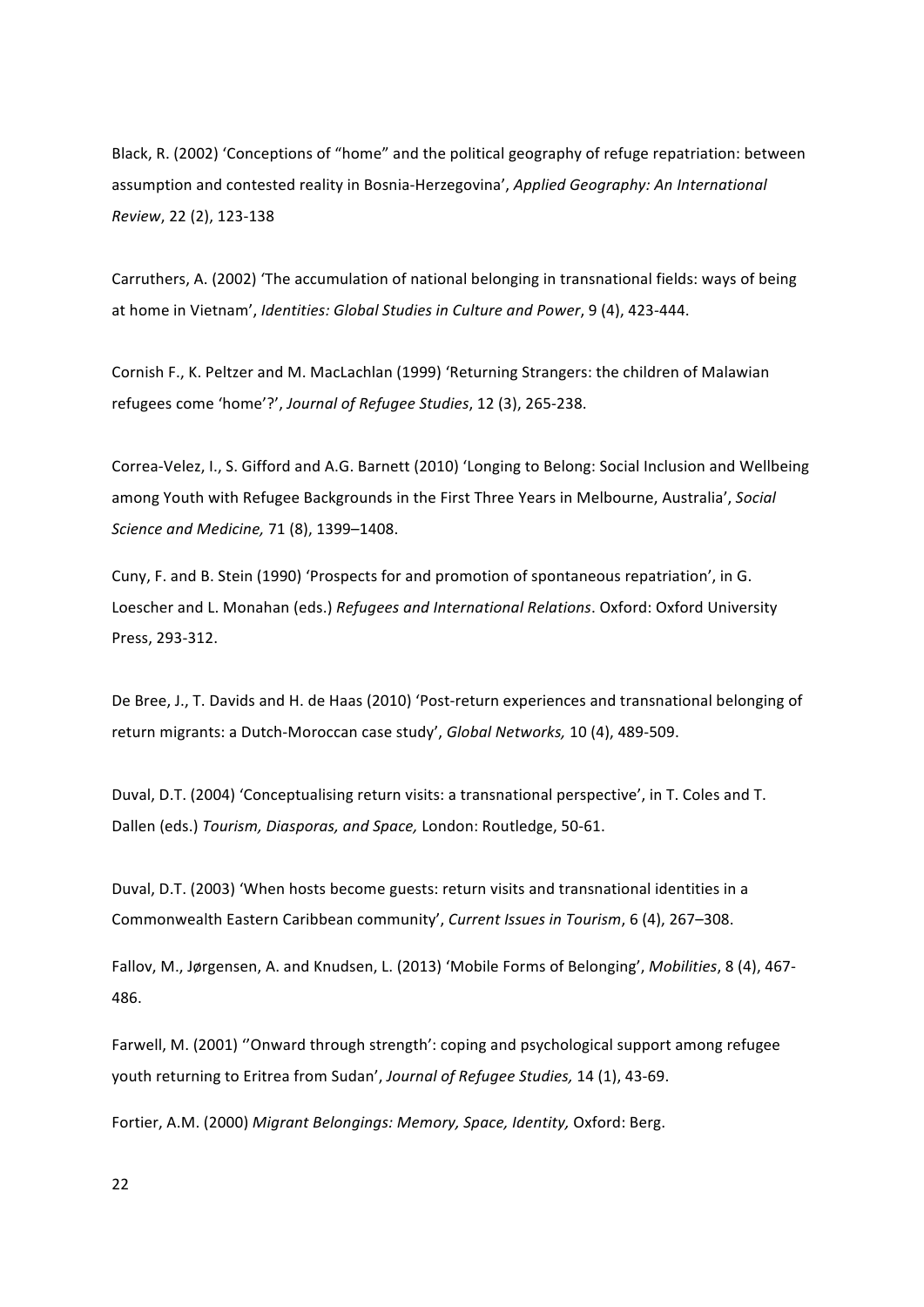Friedmann, J, (2002) 'Placemaking as project? Habitus and migration in transnational cities', in J. Hillier and E. Rooksby E (eds.) *Habitus: A Sense of Place*, Aldershot: Ashgate, 299-316.

Giddens, A. (1990) *The Consequences of Modernity*. Cambridge: Polity Press.

Gifford, S.M., C. Bakopanos, I. Kaplan, and I. Correa-Velez (2007) 'Meaning or Measurement? Researching the Social Contexts of Health and Settlement among Newly Arrived Refugee Youth in Melbourne, Australia', *Journal of Refugee Studies*, 20 (3): 414-440. 7

Gifford, S.M., Correa-Velez, I. and Sampson, R. (2009) *Good Starts for recently arrived youth with* refugee backgrounds: Promoting wellbeing in the first three years of settlement in Melbourne, *Australia: A research report.* Victoria, Australia: La Trobe Refugee Research Centre, La Trobe University Victoria. http://apo.org.au/research/good-starts-recently-arrived-youth-refugeebackgrounds

Gifford, S.M. and Wilding R. (2013) 'Digital Escapes? ICTs, Settlement and Belonging among Karen Youth in Melbourne, Australia', *Journal of Refugee Studies*, 26 (4), 558-575.

Gustafson, P. (2005) 'International Migration and National Belonging in the Swedish Debate on Dual Citizenship', *Acta Sociologica,* 48 (1), 5-19. 

Jeffery, L. and J. Murison (2011) 'Guest editorial: the temporal, social, spatial and legal dimensions of return and onward migration', *Population*, *Space*, *Place* 17, 131-139.

Hage, G. (1998) White Nation: Fantasies of white supremacy in a multicultural society, Annandale and West Wickham: Pluto Press/Comerford and Miller

Hugo, G. (2011) *Economic, Civic and Social Contributions of First and Second Generation Humanitarian Migrants*, Canberra: Department of Immigration and Citizenship.

Iaria, V. (2013) 'Post-return transnationalism and the Iraqi Displacement in Syria and Jordan', *International Migration Review,* 52 (6), 43-56. 

Kibria, N. (2002) 'Of blood, belonging, and homeland trips: transnationalism and identity among second-generation Chinese and Korean Americans', in P. Levitt and M.C. Waters (eds.) The Changing Face of Home: The Transnational Lives of the Second Generation, New York: Russell Sage Foundation, 295–311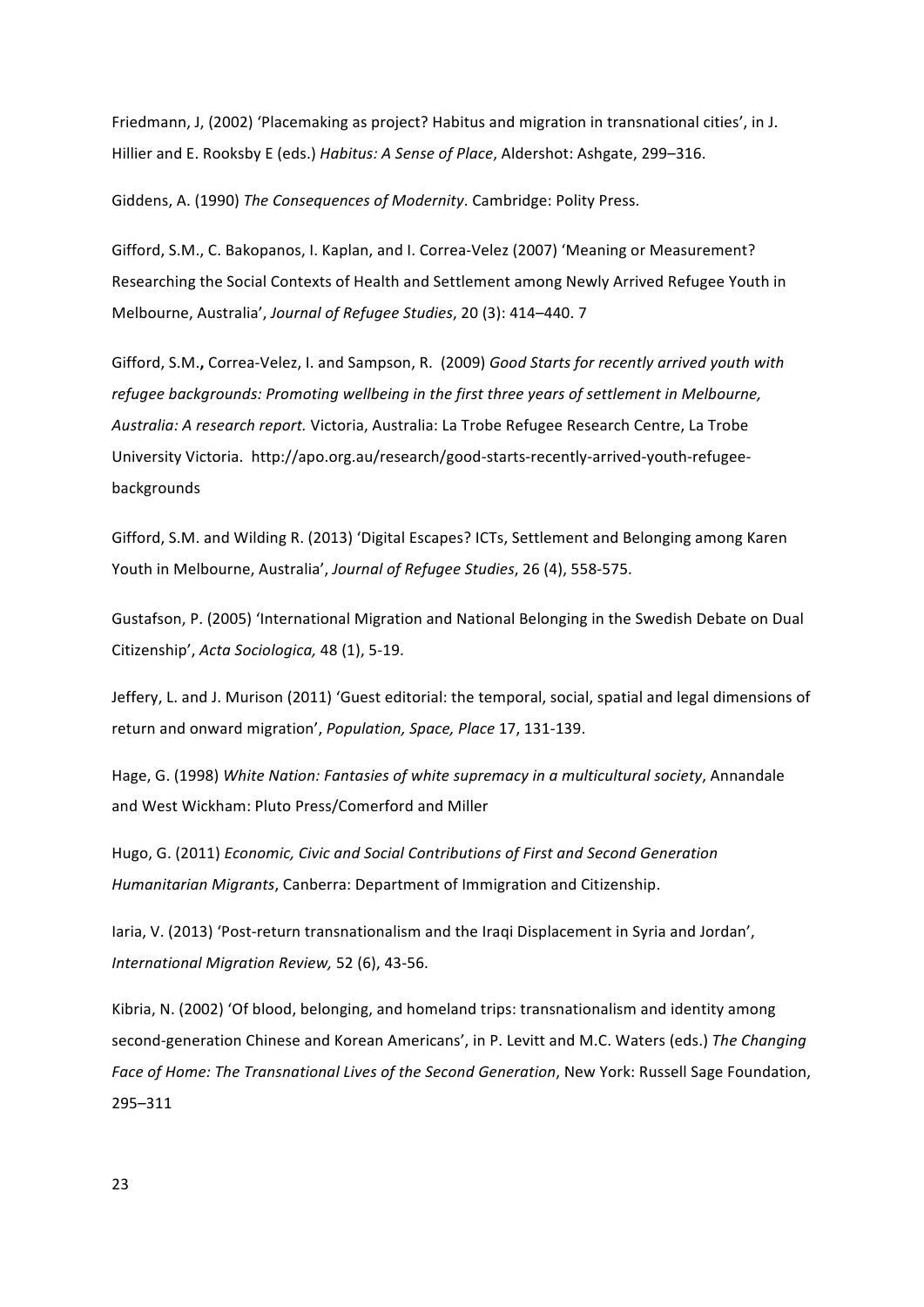King, R., A. Christou and J. Teerling (2011) "We took a bath with the chickens': memories of childhood visits to the homeland by second-generation Greek and Greek Cypriot 'returnees", *Global Networks*, 11 (1), 1–23.

Kivisto, P. (2001) 'Theorizing transnational immigration: a critical review of current efforts', *Ethnic and Racial Studies*, 24 (4): 549–77.

Khoo, S. (2012) Key Research Questions for a Longitudinal Survey of Refugees and Other *Humanitarian Migrants*, Canberra: Australian Demographic and Social Research Institute, The Australian National University.

Kumsa, M.K. (2006) "No! I'm not a refugee!' The poetics of be-longing among young Oromos in Toronto', Journal of Refugee Studies, 19 (2): 231-255.

Leach, N, (2002) 'Belonging: Towards a theory of identification with space', in J. Hillier and E. Rooksby (eds.) Habitus: A Sense of Place, Aldershot: Ashgate, 281-95.

Lee, H, (2011) 'Rethinking transnationalism through the second generation', *The Australian Journal of Anthropology*, 22 (3), 295-313.

May, V. (2011) 'Self, belonging and social change', *Sociology*, 45 (3), 363-378

McMichael, C., S.M. Gifford and I. Correa-Velez (2011) 'Negotiating Family, Navigating Resettlement: Family Connectedness amongst Resettled Youth with Refugee Backgrounds Living in Melbourne, Australia', *Journal of Youth Studies*, 14 (2), 179-95.

McMichael, C., C. Nunn, S. Gifford and I. Correa-Velez (2015) 'Studying Refugee Settlement with Longitudinal Research: Methodological and Ethical Challenges from the Good Starts Study', *Journal of Refugee Studies*, 28 (2), 238-257. 

Muggeridge, H. and G. Doná (2006) 'Back home? Refugees' experiences of their first visit back to their country of origin', *Journal of Refugee Studies* 19 (4), 416-432.

Nagel, C. R. and L. A. Staeheli (2008) 'Integration and the negotiation of "here" and "there": the case of British Arab activists', *Social and Cultural Geography*, 9 (4), 415–30.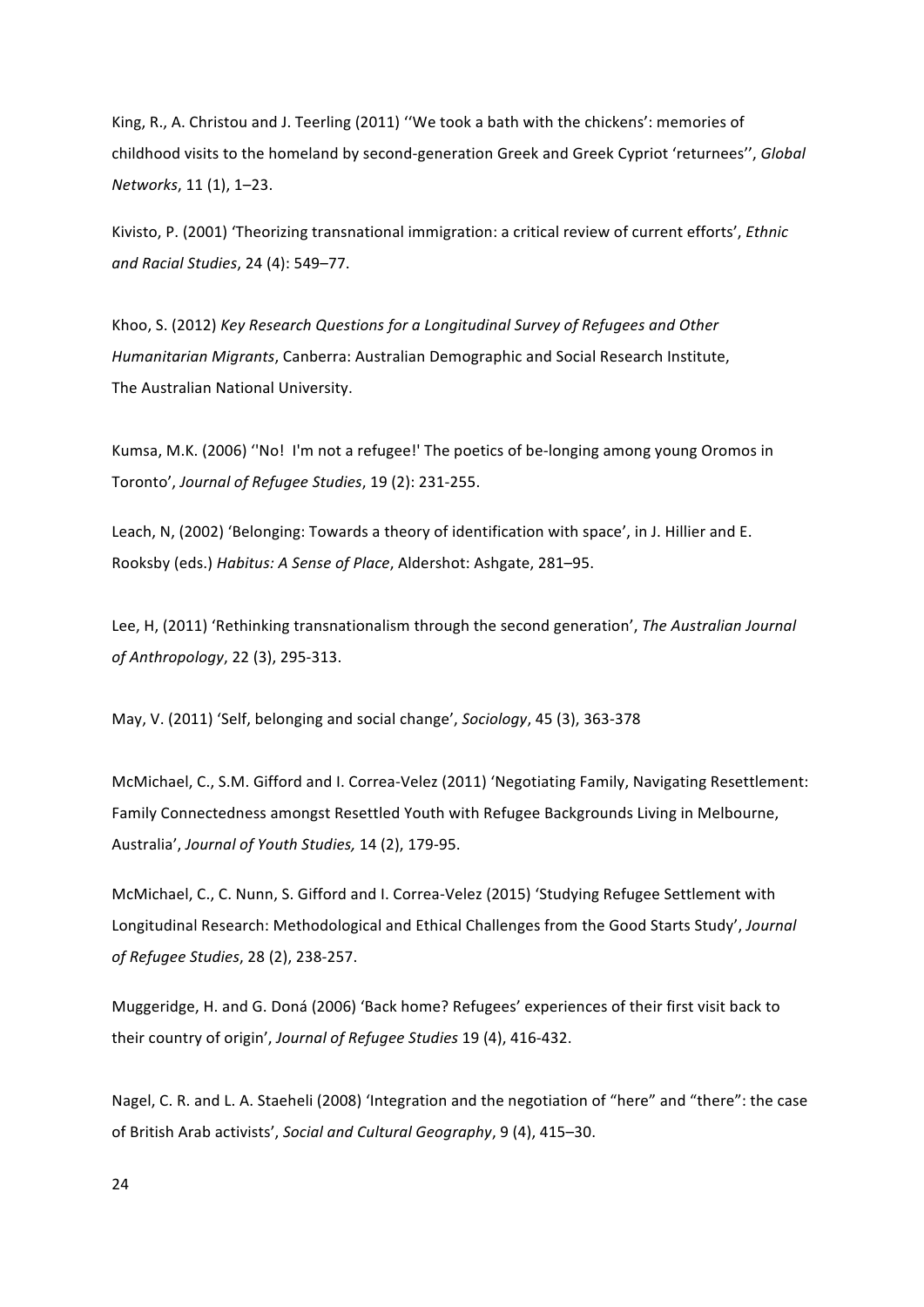Nunn, C., C. McMichael, S.M. Gifford and I. Correa-Velez (2014) "I Came to this Country for a Better Life': Factors Mediating Employment Trajectories among Young People who Migrated to Australia as Refugees During Adolescence', *Journal of Youth Studies,* 17 (9), 1205-1220.

Nunn, C., McMichael, C., Gifford, S. and Correa-Velez, I. (2016) 'Mobility and security: The perceived benefits of citizenship for resettled young people from refugee backgrounds', Journal of Ethnic and *Migration Studies,* 42 (3), 382-399. 

Oeppen, C. (2013) 'A stranger at 'home': interactions between transnational return visits and integration for Afghan-American professionals', *Global Networks*, 13 (2), 261–278

Oxfeld, E. and L.D. Long (2004) 'Introduction: an ethnography of return', in L.D. Long and E. Oxfeld (eds.) Coming Home! Refugees, migrants and those who stayed behind, Philadephia: University of Philadelphia Press, 2-15.

Patton, M. (2015) *Qualitative Research and Evaluation Methods*, Thousand Oaks, California: Sage Publications. 

Richardson, S., Stack, S., Moskos, M., Lester, L., Healy, J. et al. 2004. *The Changing Settlement Experience of New Migrants; Inter- Wave Comparisons of Cohort 1 and 2 of the LSIA. Canberra:* Department of Immigration and Multicultural and Indigenous Affairs.

Rishbeth, C. and M. Powell (2013) 'Place Attachment and Memory: Landscapes of Belonging as Experienced Post-migration', *Landscape Research*, 38 (2), 160-178.

Rousseau, C., M. Morales and P. Foxen, P (2001) 'Going home: giving voice to memory of strategies of young Mayan refugees who returned to Guatemala as a community', Culture, Medicine and *Psychiatry*, 25, 135-168. 

Sagmo, T. (2014) 'Return visits as a marker of differentiation in the social field', *Mobilities*. DOI: 10.1080/17450101.2014.891869

Saito, M. and Kantor, P. (2010) 'From Mohajer to Hamwatan: the reintegration experiences of second generation Afghans returning from Pakistan and Iran', in D. Chatty & B. Finlayson (eds.)